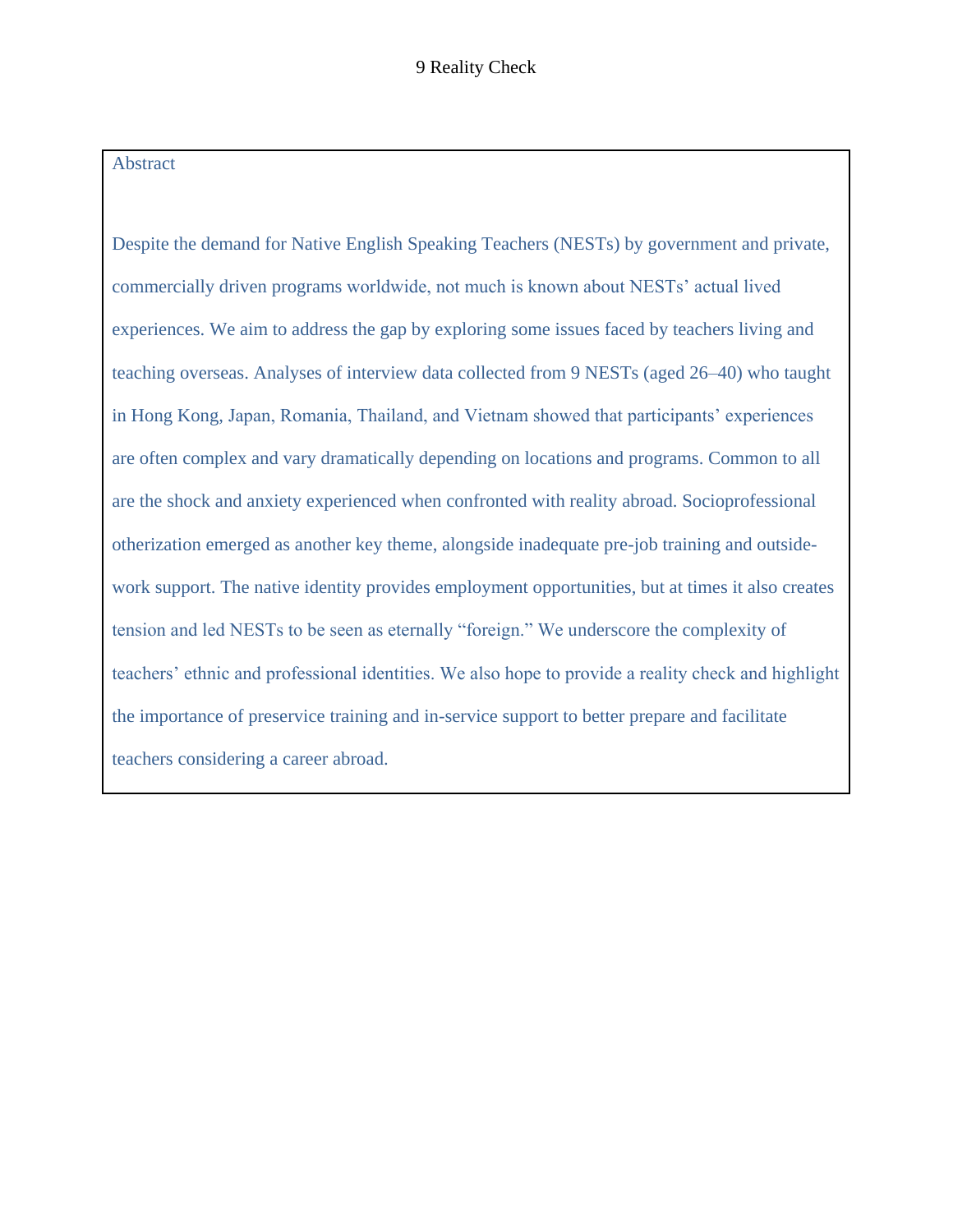Running Head Right-hand: Reality Check Running Head Left-hand: Alex Ho-Cheong Leung and Timothy Yip

### **9**

## **Reality Check**

### **Identity Struggle and Experiences of NESTs Living and Teaching Abroad**

*Alex Ho-Cheong Leung and Timothy Yip*

# **Introduction**

Recent decades have seen the expansion and consolidation of knowledge base vis-à-vis how language is learned and taught globally. These research-informed developments facilitated critical appraisals of classroom practice (Kubanyiova, 2020), including active questioning of teacher-centered classrooms and of knowledge transmission model (see [Wright, 2010\)](file:///C:/Users/rtang/AppData/Local/Temp/Temp1_Yazan%2015032-3468%20for%20Copyediting%20(1).zip/Yazan%2015032-3468%20for%20Copyediting/15032-3468-FullBook.docx%23Ref_388_FILE150323468009). Another positive development in English Language Teaching (ELT) is the increasing professionalization of the field and the scrutiny of second language teacher education (SLTE) [\(Freeman & Johnson,](file:///C:/Users/rtang/AppData/Local/Temp/Temp1_Yazan%2015032-3468%20for%20Copyediting%20(1).zip/Yazan%2015032-3468%20for%20Copyediting/15032-3468-FullBook.docx%23Ref_359_FILE150323468009)  [1998;](file:///C:/Users/rtang/AppData/Local/Temp/Temp1_Yazan%2015032-3468%20for%20Copyediting%20(1).zip/Yazan%2015032-3468%20for%20Copyediting/15032-3468-FullBook.docx%23Ref_359_FILE150323468009) [Mann, 2005;](file:///C:/Users/rtang/AppData/Local/Temp/Temp1_Yazan%2015032-3468%20for%20Copyediting%20(1).zip/Yazan%2015032-3468%20for%20Copyediting/15032-3468-FullBook.docx%23Ref_371_FILE150323468009) [Wright, 2010\)](file:///C:/Users/rtang/AppData/Local/Temp/Temp1_Yazan%2015032-3468%20for%20Copyediting%20(1).zip/Yazan%2015032-3468%20for%20Copyediting/15032-3468-FullBook.docx%23Ref_388_FILE150323468009).

We now have a much richer base to draw on in terms of language acquisition theories, pedagogical approaches and techniques [\(Hall, 2017\)](file:///C:/Users/rtang/AppData/Local/Temp/Temp1_Yazan%2015032-3468%20for%20Copyediting%20(1).zip/Yazan%2015032-3468%20for%20Copyediting/15032-3468-FullBook.docx%23Ref_361_FILE150323468009). However, surprisingly, little is known about the actual experience inside the language classroom, especially from the teacher's perspective. Although research in education about general classroom life does exist, the unique experiences and challenges faced by language teachers are not well documented. The profession of language teaching is often distinct from other academic subjects in that the subject matter taught, language, is often concurrently the medium of instruction [\(Marr & English, 2019\)](file:///C:/Users/rtang/AppData/Local/Temp/Temp1_Yazan%2015032-3468%20for%20Copyediting%20(1).zip/Yazan%2015032-3468%20for%20Copyediting/15032-3468-FullBook.docx%23Ref_372_FILE150323468009). The limited existing research into language teachers' experiences often points to challenges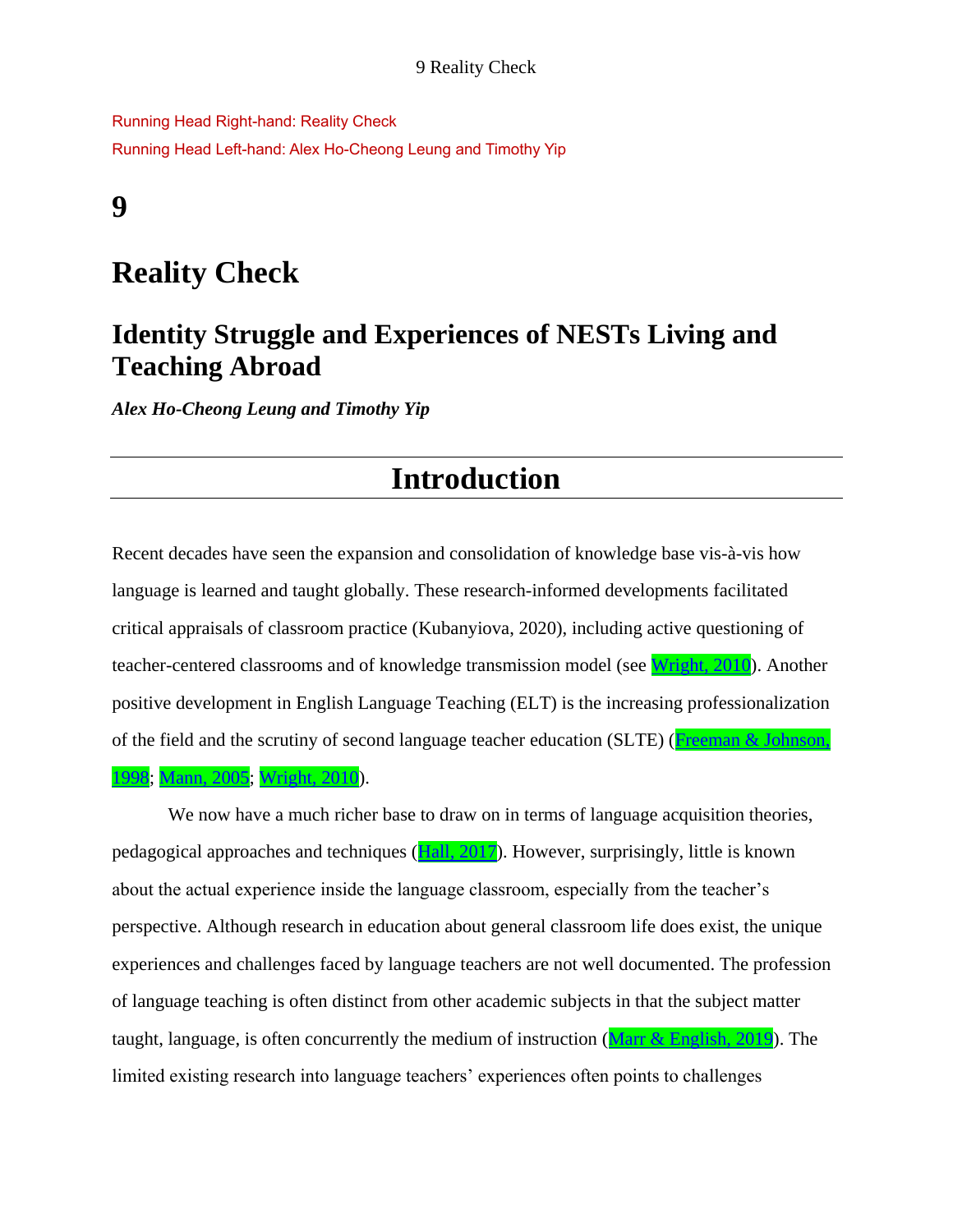encountered, which include putting theories into practice, classroom management, and (novice) teachers' struggle to establish an identity as a professional. Adding to these, teachers living overseas have to navigate around and negotiate their lives in the host countries even though the career path abroad which comes with "privilege" and opportunities to travel can appear appealing.**<sup>1</sup>** This latter aspect of life outside the classroom is even less understood. Emerging work in Asia has begun to explore the complexity of native English speaker teachers' (NESTs) lives and their attempts to negotiate their roles and identities both in the classroom and the host countries (e.g., [Houghton & Rivers, 2013;](file:///C:/Users/rtang/AppData/Local/Temp/Temp1_Yazan%2015032-3468%20for%20Copyediting%20(1).zip/Yazan%2015032-3468%20for%20Copyediting/15032-3468-FullBook.docx%23Ref_365_FILE150323468009) [Rivers & Ross, 2013\)](file:///C:/Users/rtang/AppData/Local/Temp/Temp1_Yazan%2015032-3468%20for%20Copyediting%20(1).zip/Yazan%2015032-3468%20for%20Copyediting/15032-3468-FullBook.docx%23Ref_377_FILE150323468009).

Against this backdrop, we explore the experience of NESTs, who are teaching and living abroad, inside and outside the classroom. We also hope to shed light on SLTE in the diverse global setting in which teachers often find themselves.

## **Literature Review**

English is one of the most important lingua francas of modern times [\(Marr & English, 2019\)](file:///C:/Users/rtang/AppData/Local/Temp/Temp1_Yazan%2015032-3468%20for%20Copyediting%20(1).zip/Yazan%2015032-3468%20for%20Copyediting/15032-3468-FullBook.docx%23Ref_372_FILE150323468009) with its estimated users reaching 2 billion by 2020 [\(British Council, 2013\)](file:///C:/Users/rtang/AppData/Local/Temp/Temp1_Yazan%2015032-3468%20for%20Copyediting%20(1).zip/Yazan%2015032-3468%20for%20Copyediting/15032-3468-FullBook.docx%23Ref_347_FILE150323468009), and the ELT industry has continued to grow. This in turn provides unparalleled employment opportunities in foreign countries especially for NESTs (Govardhan et al., 1999). Apart from state-regulated programs, the demand for English teachers has led to massive expansion of the private sector whose practices are sometimes unscrupulous, exploiting the gullible (ibid.). Despite the ongoing professionalization of the field, ELT job advertisements that emphasize "no experience necessary, no degree required" can still be found [\(Marr & English, 2019,](file:///C:/Users/rtang/AppData/Local/Temp/Temp1_Yazan%2015032-3468%20for%20Copyediting%20(1).zip/Yazan%2015032-3468%20for%20Copyediting/15032-3468-FullBook.docx%23Ref_372_FILE150323468009) p. 10), packaging the job as a "gap-year" experience [\(Hallwood, 2011\)](file:///C:/Users/rtang/AppData/Local/Temp/Temp1_Yazan%2015032-3468%20for%20Copyediting%20(1).zip/Yazan%2015032-3468%20for%20Copyediting/15032-3468-FullBook.docx%23Ref_362_FILE150323468009). In what follows, we underscore the insufficient attention paid to "out of classroom" elements, which we believe are indispensable for trainees pursuing a career abroad. We also provide a snapshot of the challenges faced by teachers including those brought about by the complex construct of teacher identity.

### **Professionalization, Teacher Training, and Development in TESOL**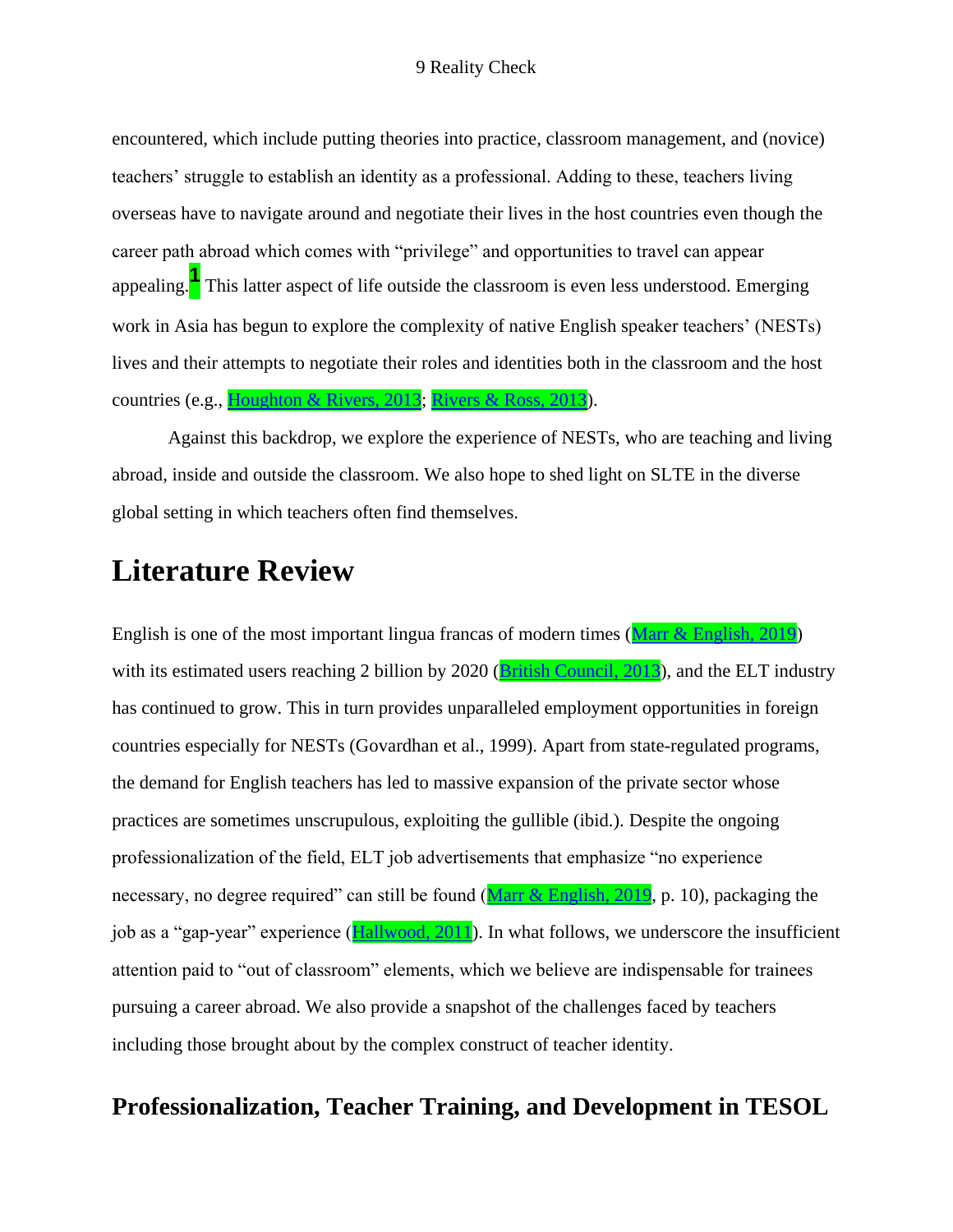Professionalization in the field has fueled the growth of teacher development/training programs such as MATESOL (see [Stapleton & Shao, 2014\)](file:///C:/Users/rtang/AppData/Local/Temp/Temp1_Yazan%2015032-3468%20for%20Copyediting%20(1).zip/Yazan%2015032-3468%20for%20Copyediting/15032-3468-FullBook.docx%23Ref_383_FILE150323468009), the Cambridge English Certificate of English Language Teaching to Adults (CELTA), and other similar TEFL/ESOL certification programs worldwide. The continuous evolvement and expansion of knowledge base (see Freeman & [Johnson, 1998;](file:///C:/Users/rtang/AppData/Local/Temp/Temp1_Yazan%2015032-3468%20for%20Copyediting%20(1).zip/Yazan%2015032-3468%20for%20Copyediting/15032-3468-FullBook.docx%23Ref_359_FILE150323468009) [Mann, 2005;](file:///C:/Users/rtang/AppData/Local/Temp/Temp1_Yazan%2015032-3468%20for%20Copyediting%20(1).zip/Yazan%2015032-3468%20for%20Copyediting/15032-3468-FullBook.docx%23Ref_371_FILE150323468009) [Leung, 2009;](file:///C:/Users/rtang/AppData/Local/Temp/Temp1_Yazan%2015032-3468%20for%20Copyediting%20(1).zip/Yazan%2015032-3468%20for%20Copyediting/15032-3468-FullBook.docx%23Ref_369_FILE150323468009) [Richards, 2010;](file:///C:/Users/rtang/AppData/Local/Temp/Temp1_Yazan%2015032-3468%20for%20Copyediting%20(1).zip/Yazan%2015032-3468%20for%20Copyediting/15032-3468-FullBook.docx%23Ref_376_FILE150323468009) [TESOL, 2010;](file:///C:/Users/rtang/AppData/Local/Temp/Temp1_Yazan%2015032-3468%20for%20Copyediting%20(1).zip/Yazan%2015032-3468%20for%20Copyediting/15032-3468-FullBook.docx%23Ref_384_FILE150323468009) [Wright, 2010\)](file:///C:/Users/rtang/AppData/Local/Temp/Temp1_Yazan%2015032-3468%20for%20Copyediting%20(1).zip/Yazan%2015032-3468%20for%20Copyediting/15032-3468-FullBook.docx%23Ref_388_FILE150323468009) provides a strong foundation for aspiring teachers' development of methodological, pedagogical

content, professional and linguistic knowledge. There is also an increased attention toward intercultural knowledge and sensitivity issues, but they often remain at the periphery.

### **Classroom Experience of Novice Language Teachers**

[Farrell \(2012,](file:///C:/Users/rtang/AppData/Local/Temp/Temp1_Yazan%2015032-3468%20for%20Copyediting%20(1).zip/Yazan%2015032-3468%20for%20Copyediting/15032-3468-FullBook.docx%23Ref_356_FILE150323468009) [2016,](file:///C:/Users/rtang/AppData/Local/Temp/Temp1_Yazan%2015032-3468%20for%20Copyediting%20(1).zip/Yazan%2015032-3468%20for%20Copyediting/15032-3468-FullBook.docx%23Ref_357_FILE150323468009) [2019\)](file:///C:/Users/rtang/AppData/Local/Temp/Temp1_Yazan%2015032-3468%20for%20Copyediting%20(1).zip/Yazan%2015032-3468%20for%20Copyediting/15032-3468-FullBook.docx%23Ref_358_FILE150323468009) has highlighted the relative paucity of studies about (novice) language teacher experience. Studies in educational psychology reveal that teachers are often under considerable pressure and stress, which are related to having to adjust to the difference between expectations and the reality of the classroom [\(Hagger, Mutton, & Burn, 2011\)](file:///C:/Users/rtang/AppData/Local/Temp/Temp1_Yazan%2015032-3468%20for%20Copyediting%20(1).zip/Yazan%2015032-3468%20for%20Copyediting/15032-3468-FullBook.docx%23Ref_360_FILE150323468009), behavioral/classroom management issues, heavy workload, a lack of support [\(Chaplain, 2008\)](file:///C:/Users/rtang/AppData/Local/Temp/Temp1_Yazan%2015032-3468%20for%20Copyediting%20(1).zip/Yazan%2015032-3468%20for%20Copyediting/15032-3468-FullBook.docx%23Ref_351_FILE150323468009), and a lack of personal and professional efficacy [\(Schaefer, Downey, & Clandinin, 2014\)](file:///C:/Users/rtang/AppData/Local/Temp/Temp1_Yazan%2015032-3468%20for%20Copyediting%20(1).zip/Yazan%2015032-3468%20for%20Copyediting/15032-3468-FullBook.docx%23Ref_381_FILE150323468009). At times, teachers are so overwhelmed that they cannot even recall their own emotional state (ibid.). These issues, unfortunately, can lead to psychological distress and dropout [\(McInerney,](file:///C:/Users/rtang/AppData/Local/Temp/Temp1_Yazan%2015032-3468%20for%20Copyediting%20(1).zip/Yazan%2015032-3468%20for%20Copyediting/15032-3468-FullBook.docx%23Ref_373_FILE150323468009)  [Korpershoek, Wang, &](file:///C:/Users/rtang/AppData/Local/Temp/Temp1_Yazan%2015032-3468%20for%20Copyediting%20(1).zip/Yazan%2015032-3468%20for%20Copyediting/15032-3468-FullBook.docx%23Ref_373_FILE150323468009) Morin, 2018).

Some challenges are shared by ELT teachers, e.g., in a study of 47 US M.A. TESOL graduates (53% living abroad), [Johnson, Harrold, Cochran, Brannan, and](file:///C:/Users/rtang/AppData/Local/Temp/Temp1_Yazan%2015032-3468%20for%20Copyediting%20(1).zip/Yazan%2015032-3468%20for%20Copyediting/15032-3468-FullBook.docx%23Ref_366_FILE150323468009) Bleistein (2014) identify loneliness suffered by some participants, which is significantly related to perceived stress. [Shi \(2017\)](file:///C:/Users/rtang/AppData/Local/Temp/Temp1_Yazan%2015032-3468%20for%20Copyediting%20(1).zip/Yazan%2015032-3468%20for%20Copyediting/15032-3468-FullBook.docx%23Ref_382_FILE150323468009) documents the sense of disenfranchisement experienced by two NESTs in Chinese universities who feel otherized and stereotyped. Focusing on five novice Hong Kong English teachers who have quit the profession,  $Trent (2017)$  discusses the discrepancies between expectations and reality, which often constrains the way participants can act and behave in class. They struggle to implement knowledge learned partly due to the lack of autonomy and the need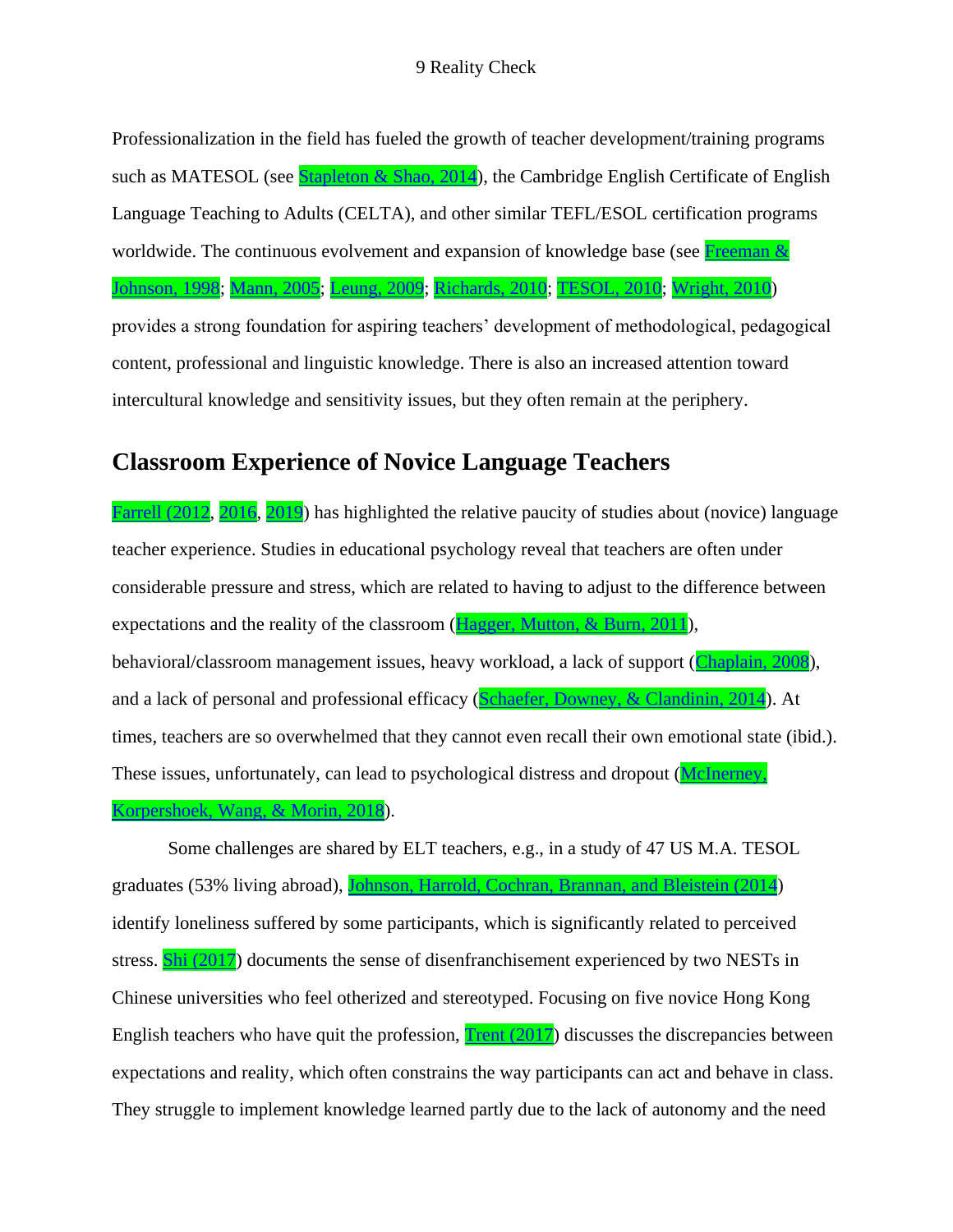to maintain "positive" relationships with colleagues who do not necessarily share their teaching beliefs or practice. These sentiments are echoed by some in Hennebry-Leung et al.'s study (in [press\)](file:///C:/Users/rtang/AppData/Local/Temp/Temp1_Yazan%2015032-3468%20for%20Copyediting%20(1).zip/Yazan%2015032-3468%20for%20Copyediting/15032-3468-FullBook.docx%23Ref_363_FILE150323468009). The 21 Chinese teachers of English trained in China, HK, and the UK were teaching in various cities in China. Findings reveal once again a sense of isolation, the lack of support, sinkor-swim approach, and the culture of overwork leading participants to revert to "safe practice." They also suffer from a sense of weak self-efficacy undermining their professional identity development.

A few studies have documented positive perceptions among novice teachers when adequate support systems are in place (e.g., [Brannan & Bleistein, 2012;](file:///C:/Users/rtang/AppData/Local/Temp/Temp1_Yazan%2015032-3468%20for%20Copyediting%20(1).zip/Yazan%2015032-3468%20for%20Copyediting/15032-3468-FullBook.docx%23Ref_346_FILE150323468009) [Faez & Valeo, 2012\)](file:///C:/Users/rtang/AppData/Local/Temp/Temp1_Yazan%2015032-3468%20for%20Copyediting%20(1).zip/Yazan%2015032-3468%20for%20Copyediting/15032-3468-FullBook.docx%23Ref_354_FILE150323468009). These highlight the importance of in-/preservice support for teachers, another area we hope to address.

#### **Problematizing the NEST/Non-NEST Dichotomy**

NEST is a value-laden term which has been exploited to favor some and exclude others in the field. Recent critical work problematizes the NEST/Non-NEST dichotomy and foregrounds the inadequacy of such binary in capturing the multifaceted nature of individuals' professional and linguistic identities [\(Faez, 2011;](file:///C:/Users/rtang/AppData/Local/Temp/Temp1_Yazan%2015032-3468%20for%20Copyediting%20(1).zip/Yazan%2015032-3468%20for%20Copyediting/15032-3468-FullBook.docx%23Ref_353_FILE150323468009) [Rudolph, Selvi, & Yazan, 2015;](file:///C:/Users/rtang/AppData/Local/Temp/Temp1_Yazan%2015032-3468%20for%20Copyediting%20(1).zip/Yazan%2015032-3468%20for%20Copyediting/15032-3468-FullBook.docx%23Ref_379_FILE150323468009) [Yazan & Rudolph, 2018\)](file:///C:/Users/rtang/AppData/Local/Temp/Temp1_Yazan%2015032-3468%20for%20Copyediting%20(1).zip/Yazan%2015032-3468%20for%20Copyediting/15032-3468-FullBook.docx%23Ref_390_FILE150323468009). The dichotomy is commonly used to categorize and essentialize teachers in ways that are at odds with or even contradict a person's self-identification. In reality, identity is a complex, dynamic, and multifaceted construct [\(Lowe & Kiczkowiak, 2016\)](file:///C:/Users/rtang/AppData/Local/Temp/Temp1_Yazan%2015032-3468%20for%20Copyediting%20(1).zip/Yazan%2015032-3468%20for%20Copyediting/15032-3468-FullBook.docx%23Ref_370_FILE150323468009). As a result, teachers are boxed into certain roles and excluded from others, e.g., a homeroom teacher [\(Rudolph, 2018\)](file:///C:/Users/rtang/AppData/Local/Temp/Temp1_Yazan%2015032-3468%20for%20Copyediting%20(1).zip/Yazan%2015032-3468%20for%20Copyediting/15032-3468-FullBook.docx%23Ref_378_FILE150323468009). These practices based on unwarranted assumptions about who NESTs/Non-NESTs are and what they can/should do inevitably shape teachers' experience, e.g., creating disparity among employment contracts and causing identity struggles both linguistically and professionally, with Non-NESTs constantly having to "prove" themselves [\(Amin, 1997\)](file:///C:/Users/rtang/AppData/Local/Temp/Temp1_Yazan%2015032-3468%20for%20Copyediting%20(1).zip/Yazan%2015032-3468%20for%20Copyediting/15032-3468-FullBook.docx%23Ref_344_FILE150323468009), while NESTs are being otherized as forever "foreign" [\(Shi, 2017\)](file:///C:/Users/rtang/AppData/Local/Temp/Temp1_Yazan%2015032-3468%20for%20Copyediting%20(1).zip/Yazan%2015032-3468%20for%20Copyediting/15032-3468-FullBook.docx%23Ref_382_FILE150323468009). Studies have documented attempts to overcome these impositions, e.g., Non-NESTs embracing their identity [\(Park,](file:///C:/Users/rtang/AppData/Local/Temp/Temp1_Yazan%2015032-3468%20for%20Copyediting%20(1).zip/Yazan%2015032-3468%20for%20Copyediting/15032-3468-FullBook.docx%23Ref_374_FILE150323468009) 2012) and resistance to hegemonic categories [\(Brutt-](file:///C:/Users/rtang/AppData/Local/Temp/Temp1_Yazan%2015032-3468%20for%20Copyediting%20(1).zip/Yazan%2015032-3468%20for%20Copyediting/15032-3468-FullBook.docx%23Ref_348_FILE150323468009)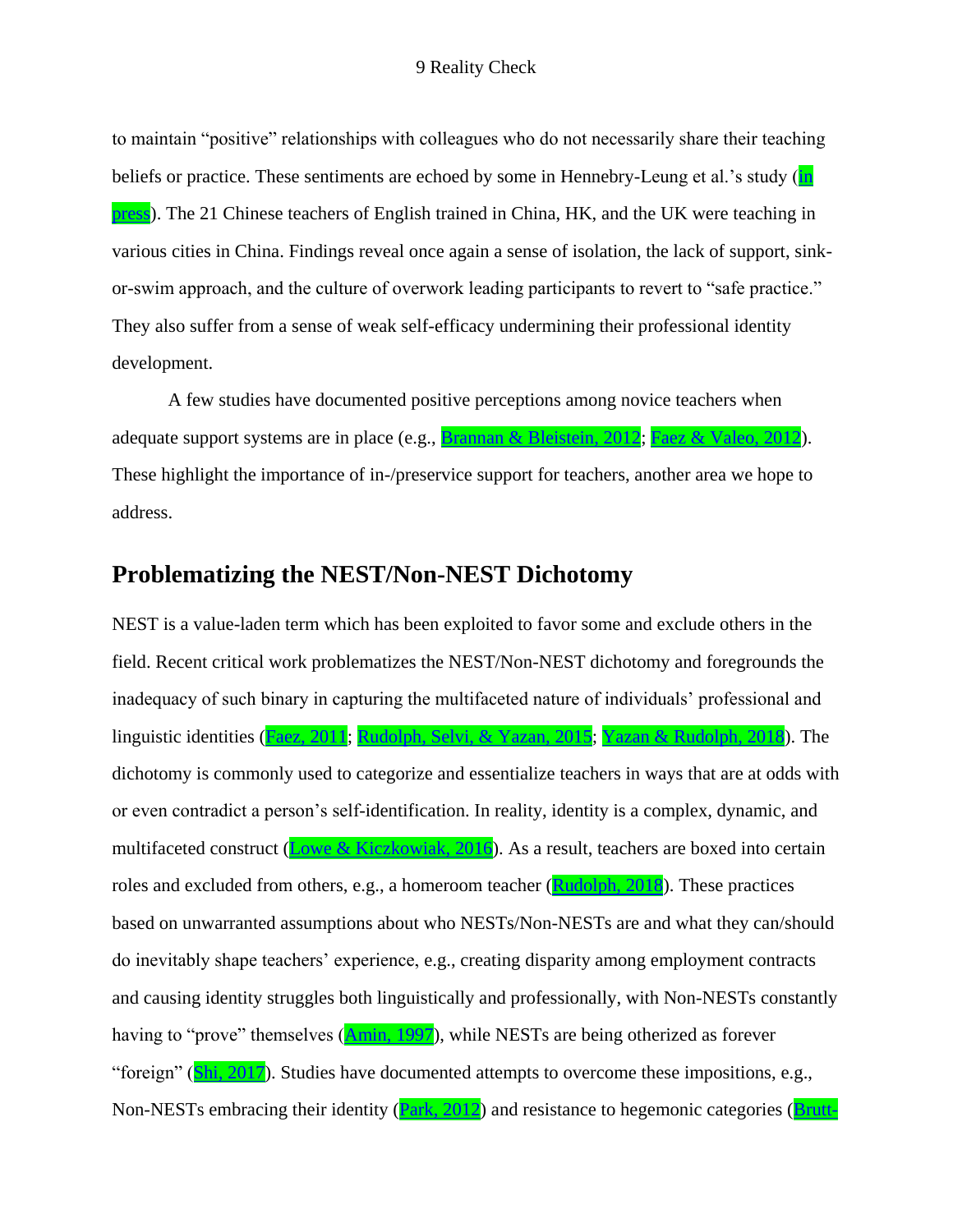[Griffler & Samimy,](file:///C:/Users/rtang/AppData/Local/Temp/Temp1_Yazan%2015032-3468%20for%20Copyediting%20(1).zip/Yazan%2015032-3468%20for%20Copyediting/15032-3468-FullBook.docx%23Ref_348_FILE150323468009) 2001), while others have charted the difficult line to tread in contexts where identity and positionality negotiation are not always welcomed (Rudolph, Yazan, & Rudolph, [2019\)](file:///C:/Users/rtang/AppData/Local/Temp/Temp1_Yazan%2015032-3468%20for%20Copyediting%20(1).zip/Yazan%2015032-3468%20for%20Copyediting/15032-3468-FullBook.docx%23Ref_380_FILE150323468009). Clearly, identity (and labeling) is a difficult concept to untangle, and its impact cannot be underestimated.

Through this review, we revealed the sparse systematic discussions of challenges and opportunities provided for by the unique context of teaching overseas and diverse multicultural settings. Little is known about teachers' experience abroad. A look at some of the seminal and recent texts in SLTE (e.g., [Carter & Nunan, 2001;](file:///C:/Users/rtang/AppData/Local/Temp/Temp1_Yazan%2015032-3468%20for%20Copyediting%20(1).zip/Yazan%2015032-3468%20for%20Copyediting/15032-3468-FullBook.docx%23Ref_350_FILE150323468009) [Burns & Richards, 2009;](file:///C:/Users/rtang/AppData/Local/Temp/Temp1_Yazan%2015032-3468%20for%20Copyediting%20(1).zip/Yazan%2015032-3468%20for%20Copyediting/15032-3468-FullBook.docx%23Ref_349_FILE150323468009) [Marr & English,](file:///C:/Users/rtang/AppData/Local/Temp/Temp1_Yazan%2015032-3468%20for%20Copyediting%20(1).zip/Yazan%2015032-3468%20for%20Copyediting/15032-3468-FullBook.docx%23Ref_372_FILE150323468009)  [2019\)](file:///C:/Users/rtang/AppData/Local/Temp/Temp1_Yazan%2015032-3468%20for%20Copyediting%20(1).zip/Yazan%2015032-3468%20for%20Copyediting/15032-3468-FullBook.docx%23Ref_372_FILE150323468009) indicates a lack of attention toward the life and experience of teachers outside the classroom, especially abroad. As mentioned, ELT opportunities reside overseas at least for some teachers, and this knowledge gap is therefore rather alarming. We also noted the knotty NEST/Non-NEST dichotomy and its relationship with teachers' identity and experience. We aim to explore experiences of participants who are living and teaching abroad. In doing so, we also hope to provide a scholarly platform for teachers to tell their stories [\(Farrell, 2012;](file:///C:/Users/rtang/AppData/Local/Temp/Temp1_Yazan%2015032-3468%20for%20Copyediting%20(1).zip/Yazan%2015032-3468%20for%20Copyediting/15032-3468-FullBook.docx%23Ref_356_FILE150323468009) Schaefer, [Downey, & Clandinin, 2014\)](file:///C:/Users/rtang/AppData/Local/Temp/Temp1_Yazan%2015032-3468%20for%20Copyediting%20(1).zip/Yazan%2015032-3468%20for%20Copyediting/15032-3468-Ref%20Mismatch%20Report.docx%23LStERROR_145) which will hopefully create more awareness around the complexity of life both in and out of the classroom and thereby inform teacher training and development programs, and the provision of in-/preservice support that benefit teachers considering a career overseas.

## **Methodology**

Being a TESOL lecturer/researcher (first author) and an ELT teacher (second author), we adopted a co-participatory approach with the aim of generating research questions bottom up. In his eight years of teaching both B.A. and M.A. TESOL students in the UK, Alex, bilingual in English and Cantonese, has interacted with candidates who wish to pursue a career overseas. However, we noticed that students' experience abroad can be drastically different from their expectations in complex and intricate ways. Tim is one of those students who ended up teaching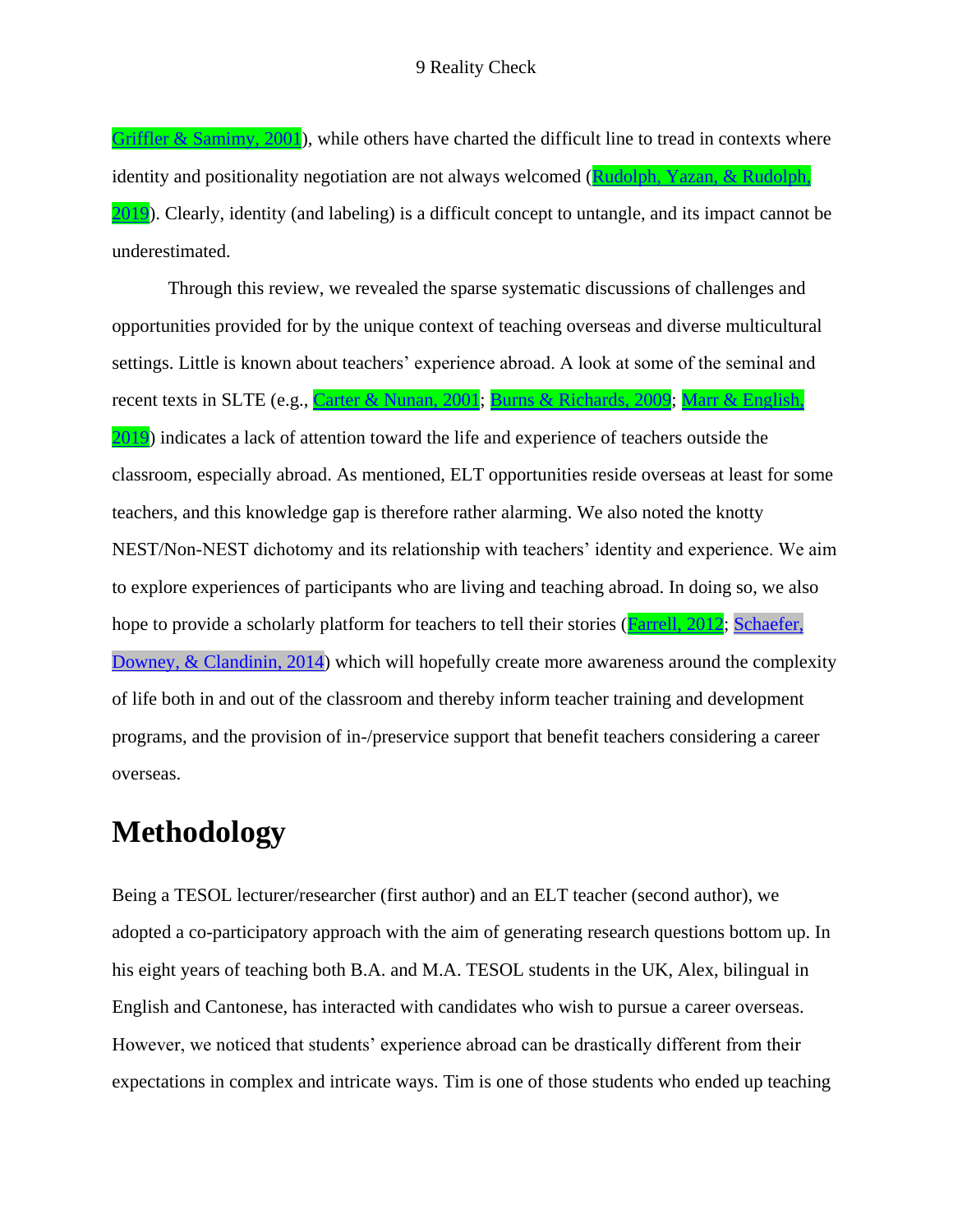in Japan for two years. Being born and bred in the UK to a family of Asian descent, Tim is an English dominant NEST who can also speak Cantonese and understand Hakka. Though his experience is similar to Caucasian colleagues to an extent, his Asian physical appearance also gave him a favor of the host country distinct from Caucasian NESTs (see later). In the spirit of the co-participatory approach, we first actively reflected on our life, experiences, and challenges faced while teaching English in a foreign country. Tim's iterative reflective diaries (cf. autoethnographic data ( $\overline{Y$ azan, 2019)) provided data that form the basis of questions and lines of enquiries. Next, through a process of dialogic conversation, we interrogated these reflective data critically to identify areas we believe require further attention. Informed by this exercise and our reading of the literature, we decided upon the aim of exploring the actual lived experience of NESTs who are currently teaching abroad or who have recently completed their contract. To achieve this, we devised an interview scheme that taps into six key areas: *reasons for choosing the profession*, *training and preparation* [\(Farrell,](file:///C:/Users/rtang/AppData/Local/Temp/Temp1_Yazan%2015032-3468%20for%20Copyediting%20(1).zip/Yazan%2015032-3468%20for%20Copyediting/15032-3468-FullBook.docx%23Ref_356_FILE150323468009) 2012, [2019\)](file:///C:/Users/rtang/AppData/Local/Temp/Temp1_Yazan%2015032-3468%20for%20Copyediting%20(1).zip/Yazan%2015032-3468%20for%20Copyediting/15032-3468-FullBook.docx%23Ref_358_FILE150323468009), *identity* [\(De Costa & Norton,](file:///C:/Users/rtang/AppData/Local/Temp/Temp1_Yazan%2015032-3468%20for%20Copyediting%20(1).zip/Yazan%2015032-3468%20for%20Copyediting/15032-3468-FullBook.docx%23Ref_352_FILE150323468009)  [2017;](file:///C:/Users/rtang/AppData/Local/Temp/Temp1_Yazan%2015032-3468%20for%20Copyediting%20(1).zip/Yazan%2015032-3468%20for%20Copyediting/15032-3468-FullBook.docx%23Ref_352_FILE150323468009) [Varghese, Motha, Park, Reeves, & Trent, 2016;](file:///C:/Users/rtang/AppData/Local/Temp/Temp1_Yazan%2015032-3468%20for%20Copyediting%20(1).zip/Yazan%2015032-3468%20for%20Copyediting/15032-3468-FullBook.docx%23Ref_386_FILE150323468009) this volume), *expectations and reality* [\(Farrell, 2016;](file:///C:/Users/rtang/AppData/Local/Temp/Temp1_Yazan%2015032-3468%20for%20Copyediting%20(1).zip/Yazan%2015032-3468%20for%20Copyediting/15032-3468-FullBook.docx%23Ref_357_FILE150323468009) [Veenman, 1984\)](file:///C:/Users/rtang/AppData/Local/Temp/Temp1_Yazan%2015032-3468%20for%20Copyediting%20(1).zip/Yazan%2015032-3468%20for%20Copyediting/15032-3468-FullBook.docx%23Ref_387_FILE150323468009), *critical/significant moments* (cf. [Farrell, 2008\)](file:///C:/Users/rtang/AppData/Local/Temp/Temp1_Yazan%2015032-3468%20for%20Copyediting%20(1).zip/Yazan%2015032-3468%20for%20Copyediting/15032-3468-FullBook.docx%23Ref_355_FILE150323468009), and *support and pastoral care* [\(Brannan & Bleistein, 2012\)](file:///C:/Users/rtang/AppData/Local/Temp/Temp1_Yazan%2015032-3468%20for%20Copyediting%20(1).zip/Yazan%2015032-3468%20for%20Copyediting/15032-3468-FullBook.docx%23Ref_346_FILE150323468009).**<sup>2</sup>**

The instrument was piloted with two UK MATESOL students who taught abroad. Wording issues identified in the process were rectified through clarifications of individual questions before the actual data collection.

### **Participants**

We directly recruited the interviewees from our network for their unique and diverging experiences in terms of places where they have worked (Table 9.1).

Table 9.1 Details of participants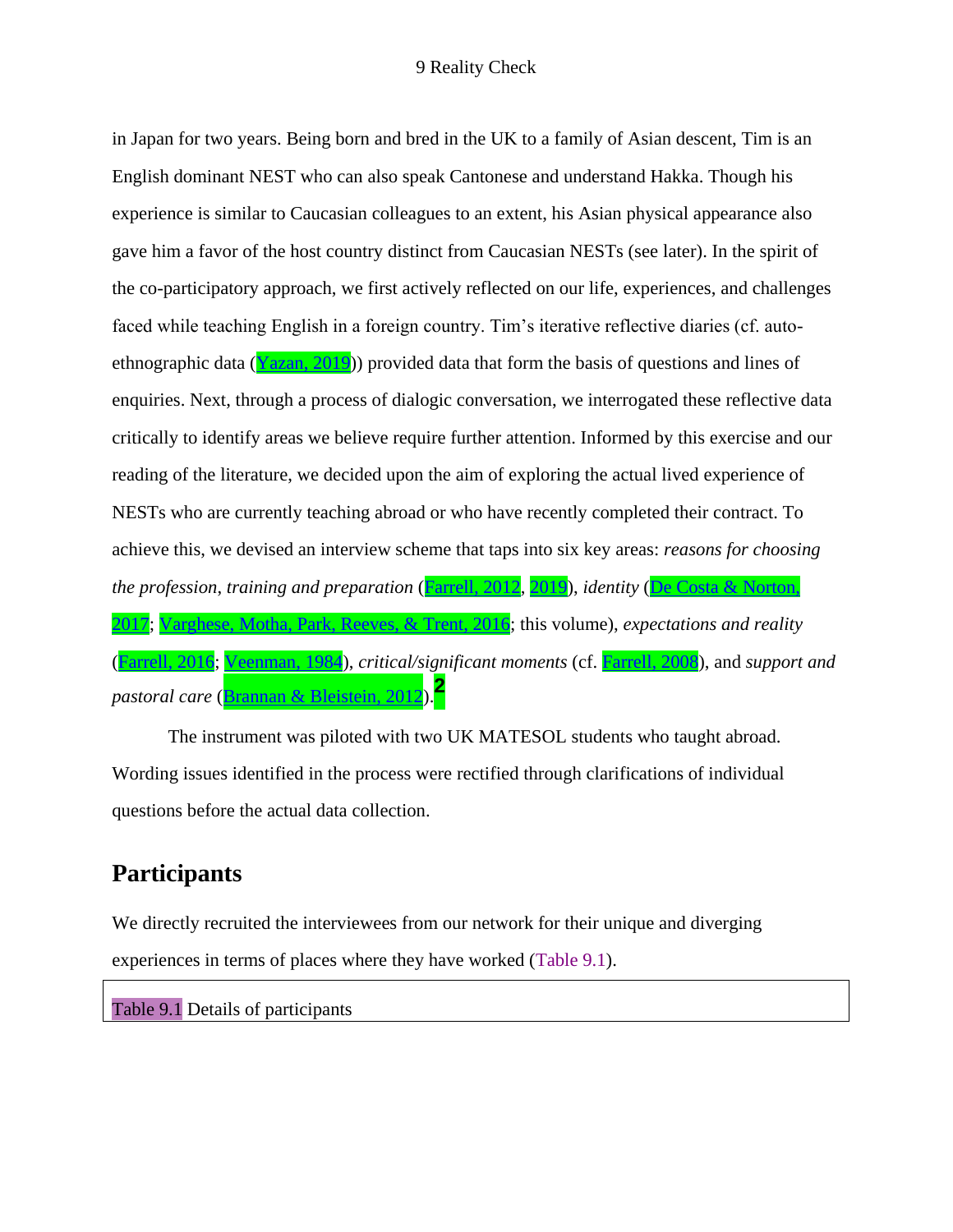### 9 Reality Check

<u> 1989 - Johann Barn, mars ar breist fan de Amerikaanske kommunent fan de Amerikaanske kommunent fan de Amerika</u>

| <b>Nam</b><br>e | <b>Coun</b><br>try of ity<br><b>birth</b> | <b>Ethnic</b> A | ge | <b>Extend</b><br>ed<br><b>experie</b><br>nce<br>abroad<br>(i.e.,<br>gap<br>year,<br>study<br>abroad<br>, work<br>etc.) | <b>Numbe Numb</b><br>r of<br>compa<br>nies<br>worke<br>d for | er of<br>contra<br>cts<br>compl<br><b>eted</b> | <b>Prior</b><br>teaching<br>qualifica<br>tions | <b>Work</b><br>experie<br>nce<br>related<br>to<br>teaching<br>prior to<br><b>1st ELT</b><br>employ<br>ment | <b>Teach</b><br>ing<br>conte<br>xt | <b>Curre</b><br>ntly<br>teachi<br>ng |
|-----------------|-------------------------------------------|-----------------|----|------------------------------------------------------------------------------------------------------------------------|--------------------------------------------------------------|------------------------------------------------|------------------------------------------------|------------------------------------------------------------------------------------------------------------|------------------------------------|--------------------------------------|
| Mary            | Jamai Black<br>ca                         |                 | 30 | N <sub>o</sub>                                                                                                         | $\mathbf{1}$                                                 | 3<br>(annual<br>)                              | None                                           | College<br>tutoring                                                                                        | Japan                              | Yes                                  |
| Thom USA<br>as  |                                           | Cauca<br>sian   |    | 26 No                                                                                                                  | $\mathfrak{2}$                                               | 3<br>(annual<br>$\mathcal{E}$                  | None                                           | None                                                                                                       | Japan                              | Yes                                  |
| Jeff            | <b>USA</b>                                | Cauca<br>sian   |    | 26 No                                                                                                                  | $\mathbf{1}$                                                 | $\overline{2}$<br>(annual                      | None                                           | None                                                                                                       | Japan                              | No                                   |
| Mel             | <b>USA</b>                                | Cauca<br>sian   |    | 28 No                                                                                                                  | $\mathbf{1}$                                                 | $\overline{2}$<br>(annual Cert                 | <b>TEFL</b>                                    | Cover<br>teacher<br>in the<br><b>States</b>                                                                | Japan                              | N <sub>o</sub>                       |
| Chris           | <b>USA</b>                                | Cauca<br>sian   |    | 28 No                                                                                                                  | $\mathbf{1}$                                                 | 2<br>(annual Cert                              | <b>TEFL</b>                                    | Soccer<br>Coachin<br>g to<br>young<br>children                                                             | Japan                              | N <sub>0</sub>                       |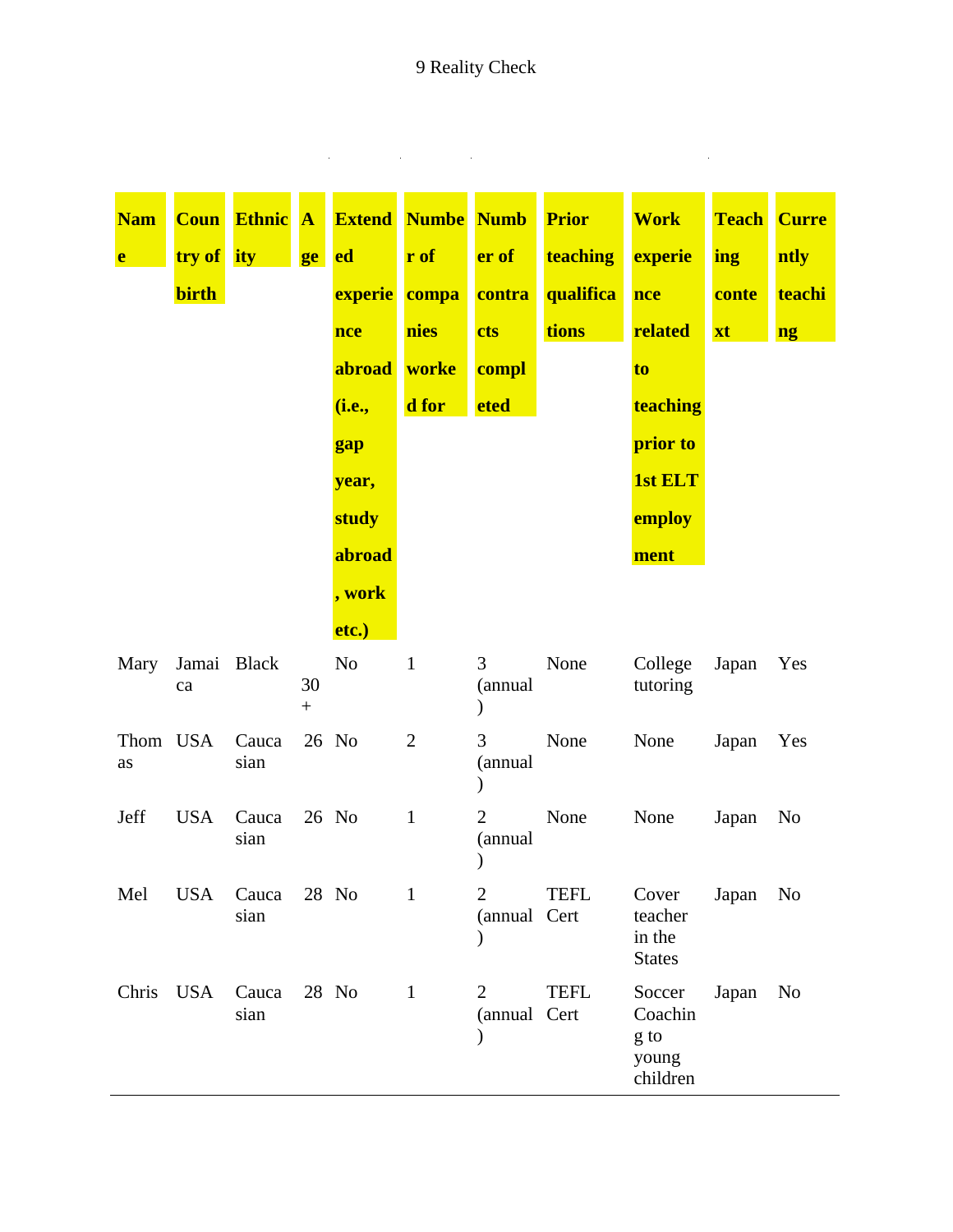| Sarah                 | Irelan<br>d | Cauca<br>sian |    | 26 Yes         | $\overline{2}$ | $2(3-$<br>month) | <b>CELTA</b>                                            | Volunte<br>er at<br>language<br>school | S.<br>Ameri<br>ca,<br>Japan                                | Yes |
|-----------------------|-------------|---------------|----|----------------|----------------|------------------|---------------------------------------------------------|----------------------------------------|------------------------------------------------------------|-----|
| Simo<br>$\mathbf n$   | UK          | Cauca<br>sian | 26 | N <sub>o</sub> | 3              | 6<br>(annual     | <b>BA</b><br>English<br>studies<br>with<br><b>TESOL</b> | None                                   | Thaila Yes<br>nd,<br>China,<br>Hong<br>Kong                |     |
| Olive<br>$\mathbf{r}$ | UK          | Cauca<br>sian | 40 | Yes            | $\overline{4}$ | 7<br>(annual     | CELTA,<br>subseque<br>ntly<br><b>PGCE</b>               | None                                   | Vietna Yes<br>m,<br>China,<br>Thaila<br>nd,<br>Roma<br>nia |     |
| Mich<br>elle          | <b>USA</b>  | Cauca<br>sian | 32 | N <sub>o</sub> | 4              | 7.5<br>(annual   | TEFL,<br>subseque<br>ntly<br><b>PGCE</b>                | None                                   | China, Yes<br>Thaila<br>nd,<br>Roma<br>nia                 |     |

### **Consent and Ethical Procedures**

The research received ethical approval from Northumbria University, UK. All names presented are pseudonyms.

### **Data Collection and Analysis**

We conducted semi-structured interviews with nine individuals through Skype, with the exception of two couples who were interviewed as dyads. We gave participants the chance to discuss issues salient to them in depth. We deliberately allowed for discursive narration to take place by not interrupting them unless necessary. We believe such an approach provided the platform to explore matters in depth and generate rich data needed for the highly fluid and complex life of a teacher both in and out of the classroom. The dyads, on the other hand, jointly co-constructed their narrative, adding to each other's stories and highlighting events of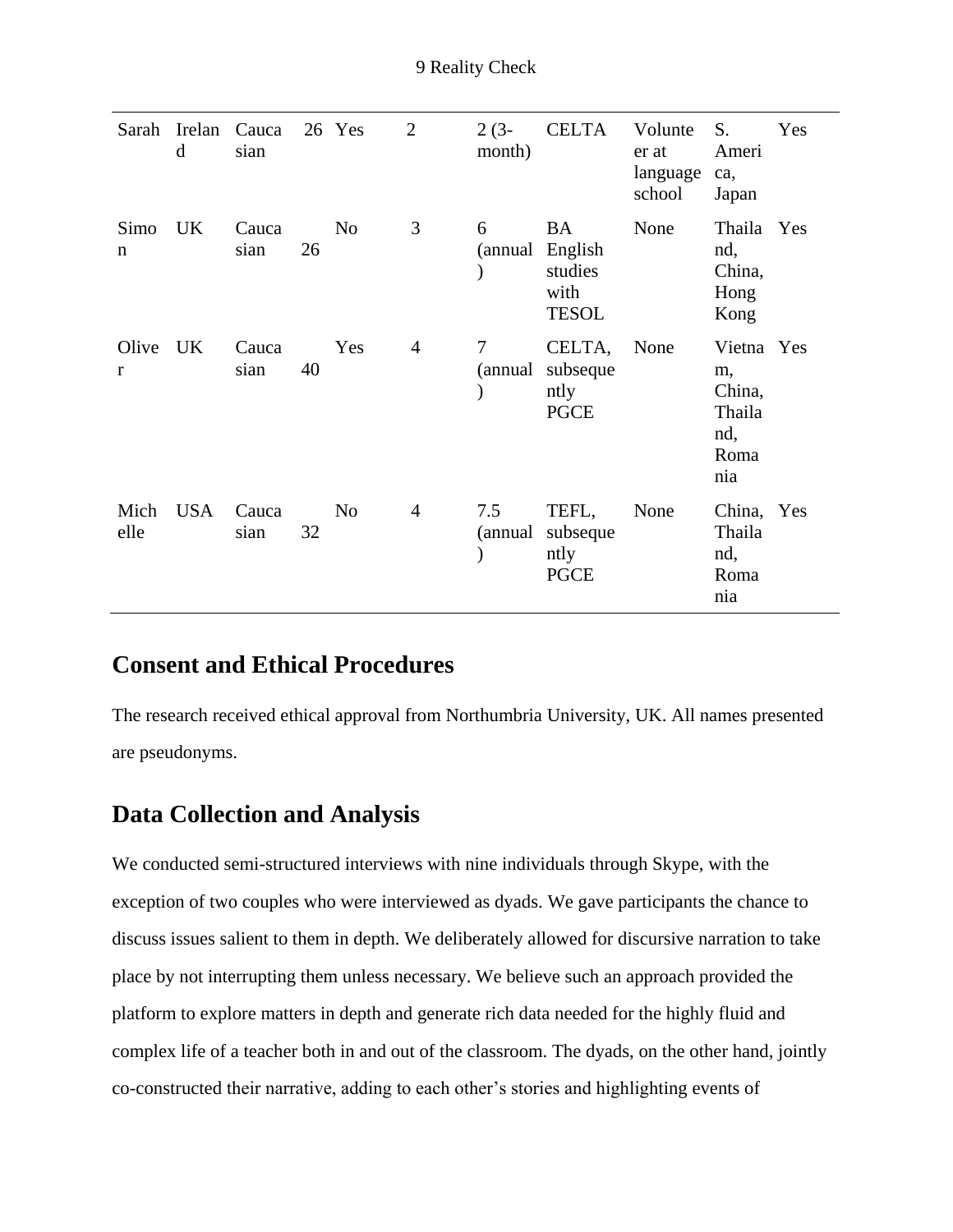significance to their overall experience. Interviews ranged from 1 hour 7 minutes to 2 hours 26 minutes, totaling 12 hours 41 minutes of data with over 110,000 words. We recorded and transcribed the interviews. We individually read the transcript iteratively to identify themes and commonalities. We then listened to the interviews together and engaged in critical reflections and discussions with and through the data to explore and uncover themes that are "hidden" between the lines. While coding, we retained most of the original themes but data pertaining to "critical/significant moments" were used to visualize and depict other themes instead. Furthermore, "otherization" emerged as another important theme.

# **Findings and Discussion**

Findings reveal a highly complex picture with vast variations vis-à-vis actual experiences inside and outside the classroom. Participants' wide-ranging experiences are partly shaped by where they work and which program/school they work for; but even within the same country, their experiences vary dramatically, e.g., how much support they received, their roles inside the classroom, etc. This section reports and discusses aspects of our data related to the themes we identified. Interview excerpts are included to illustrate the intricacy of experiences and the layered nature of them. We also highlight the intense, staggering, and alarming experiences that some participants have shared.**<sup>3</sup>**

### **Training and Preparation**

Qualifications required differ depending on the workplace and hiring company. As seen in Table 9.1, not everyone had received formal teacher training; those who did often partook in a short duration TEFL/CELTA course. Simon, Oliver and Michelle, have all commented on how they became disgruntled with being treated the same as non-/minimally qualified co-workers despite their formal hard-earned qualifications. This lack of regulation is rarely paralleled in other formal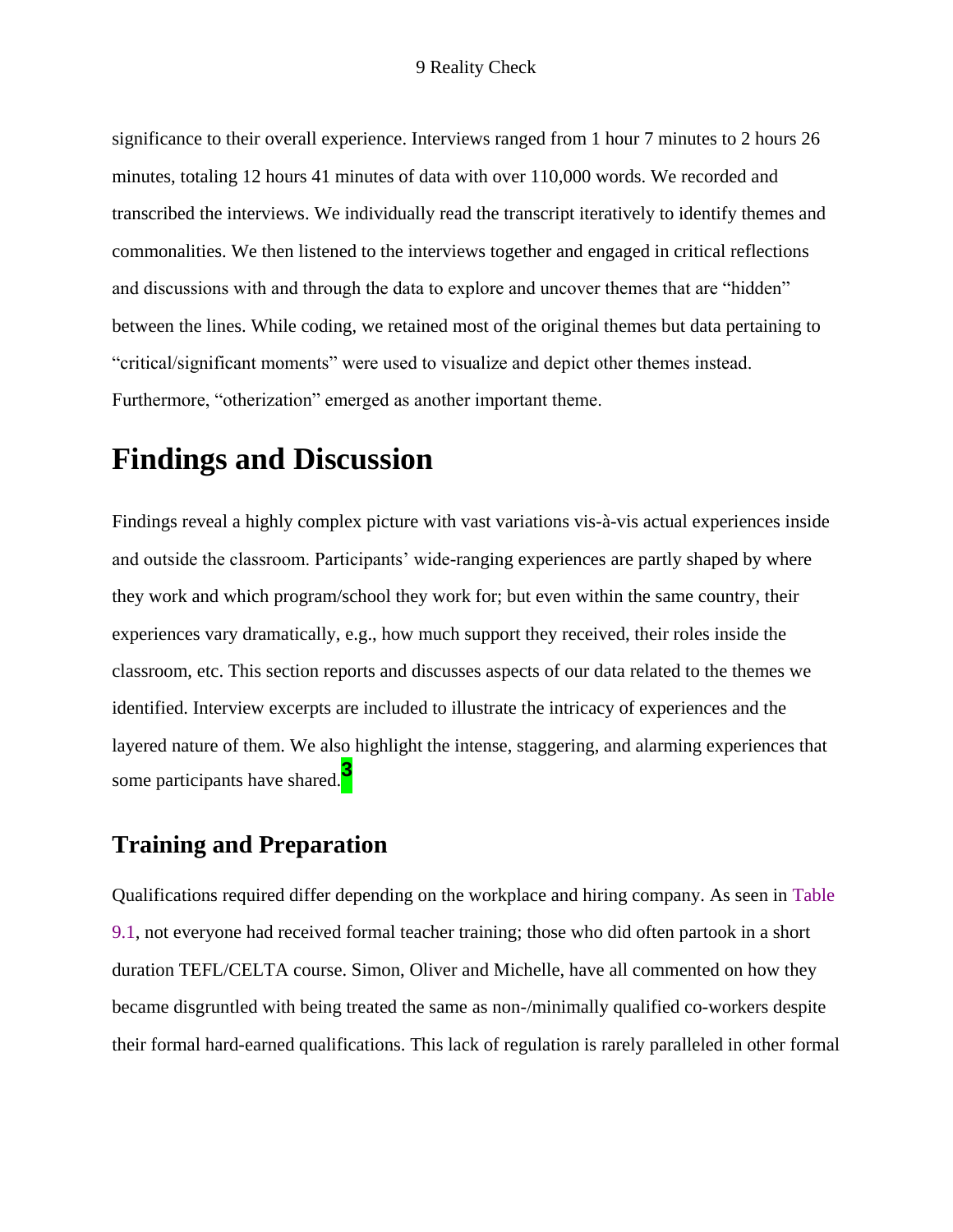education settings where relevant accredited qualifications are pre-requisites (cf. Govardhan et al., 1999; [Marr & English, 2019\)](file:///C:/Users/rtang/AppData/Local/Temp/Temp1_Yazan%2015032-3468%20for%20Copyediting%20(1).zip/Yazan%2015032-3468%20for%20Copyediting/15032-3468-FullBook.docx%23Ref_372_FILE150323468009).

Similarly, the availability of pre-job training/induction and their duration varied. Oliver and Michelle reported receiving no induction/training before starting in two workplaces. For others who received some form of orientation, the duration and content coverage differed, ranging from two days to a month. The content mostly included some basic skills for running classroom activities and a very scripted, "cookie cutter, one-size-fits-all" (Thomas) approach to the classroom rundown. Others received training that "had nothing to do with teaching" (Oliver and Michelle) and struggled to see its relevance. Often participants expressed how frustrated and overwhelmed they felt during the induction as they tended to be very intense, day-long sessions on arrival at the foreign country while still jetlagged. Mary, Mel, and Chris also discussed how the training was completely different from the approach adopted by the bureau of education where they were assigned. Also, the "prescription" did not allow them to cater to the actual classroom where class size and abilities vary as Chris explains.

Understanding things like class sizes, time management for those, um, understanding how you might need extra supplies, right? . . . But you've got 40 kids, maybe you don't have enough to go around, you know . . . I think that understanding the nitty gritty like that might have been more helpful than just, "here's a bunch of games do them exactly like this."

(Chris)

The mechanical and indiscriminate approach fails to cater to actual needs on the ground. Participants therefore found the training to be inadequate if not irrelevant as Chris suggested, which is a sentiment shared by most participants. Moreover, those staying on for multiple contracts with the same company were nonetheless forced to attend identical training every time.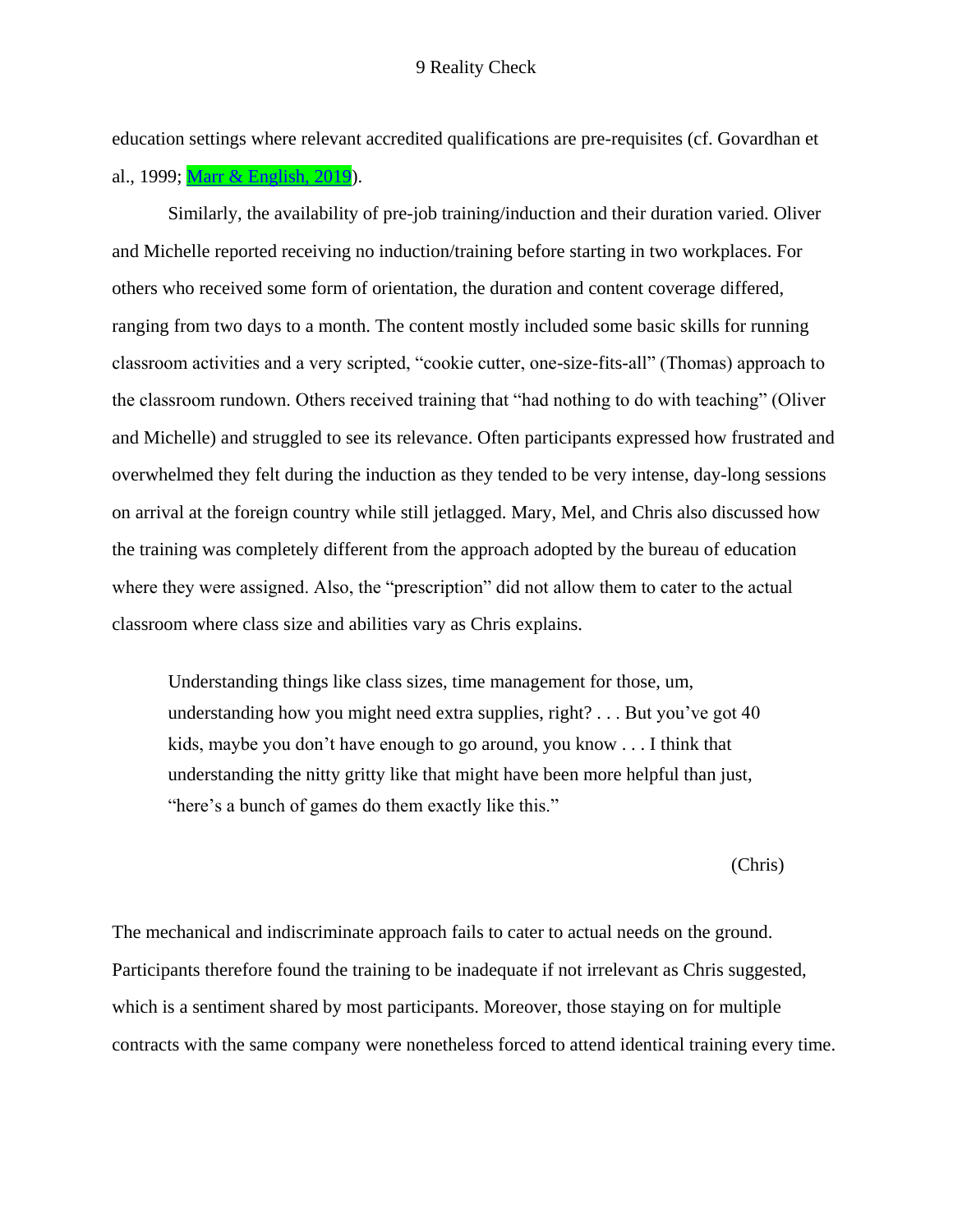In terms of pre-departure preparation, all participants but Mary and Jeff researched the company they were going to work for and the place they were relocating to. These include reading blogs on experiences of past NESTs and general reading on cultural etiquettes and taboos. But information is not consistently available, depending on how remote or well-known the location is. Furthermore, blogposts only provide a snapshot and sometimes "romanticized" version of the actual experience as participants working in Japan recalled the partiality of one blog they all read and the blogger's negative opinions in person. Most but Mary and Sarah started learning the language of the country. It is noteworthy that, though participants remarked on the usefulness of these readings, they were unable to gauge the scale of how prepared they were or the magnitude to which they might be affected until they actually started living and experiencing them in person.**<sup>4</sup>** These experiences serve to prompt a rethink about how teachers are recruited and how to facilitate the transition into their job at destination.

### **Identity, Expectations, Reality, and Otherization**

The issue of identity (as NESTs and as teachers), race, and ethnicity featured prominently in our data. There is a unanimous acknowledgement of the "privilege" that the native identity provides, i.e., employment opportunities that are too good to "pass up" (Simon) (cf. Reucker & Ives, [2015\)](file:///C:/Users/rtang/AppData/Local/Temp/Temp1_Yazan%2015032-3468%20for%20Copyediting%20(1).zip/Yazan%2015032-3468%20for%20Copyediting/15032-3468-Ref%20Mismatch%20Report.docx%23LStERROR_143). This is probably due to the prevalent discourse in the industry and how such positions and programs are advertised, capitalizing on the notion of native-speakerism [\(Holliday, 2006\)](file:///C:/Users/rtang/AppData/Local/Temp/Temp1_Yazan%2015032-3468%20for%20Copyediting%20(1).zip/Yazan%2015032-3468%20for%20Copyediting/15032-3468-FullBook.docx%23Ref_364_FILE150323468009). Nevertheless, the native identity can come with baggage and stereotype that are not always desirable. The native "straightjacket" at times undermines one's professional identity, e.g., limiting the extent to which NESTs can/are allowed to contribute to the classroom and whether they are able to establish constructive work and personal relationships with local colleagues [\(Rudolph et al., 2019\)](file:///C:/Users/rtang/AppData/Local/Temp/Temp1_Yazan%2015032-3468%20for%20Copyediting%20(1).zip/Yazan%2015032-3468%20for%20Copyediting/15032-3468-FullBook.docx%23Ref_380_FILE150323468009). Participants also referred to co-workers who exploit this "privilege" and did not care about their job (cf. [Appleby, 2017\)](file:///C:/Users/rtang/AppData/Local/Temp/Temp1_Yazan%2015032-3468%20for%20Copyediting%20(1).zip/Yazan%2015032-3468%20for%20Copyediting/15032-3468-FullBook.docx%23Ref_345_FILE150323468009). Oliver, for instance, drew our attention to colleagues who missed work due to hangovers.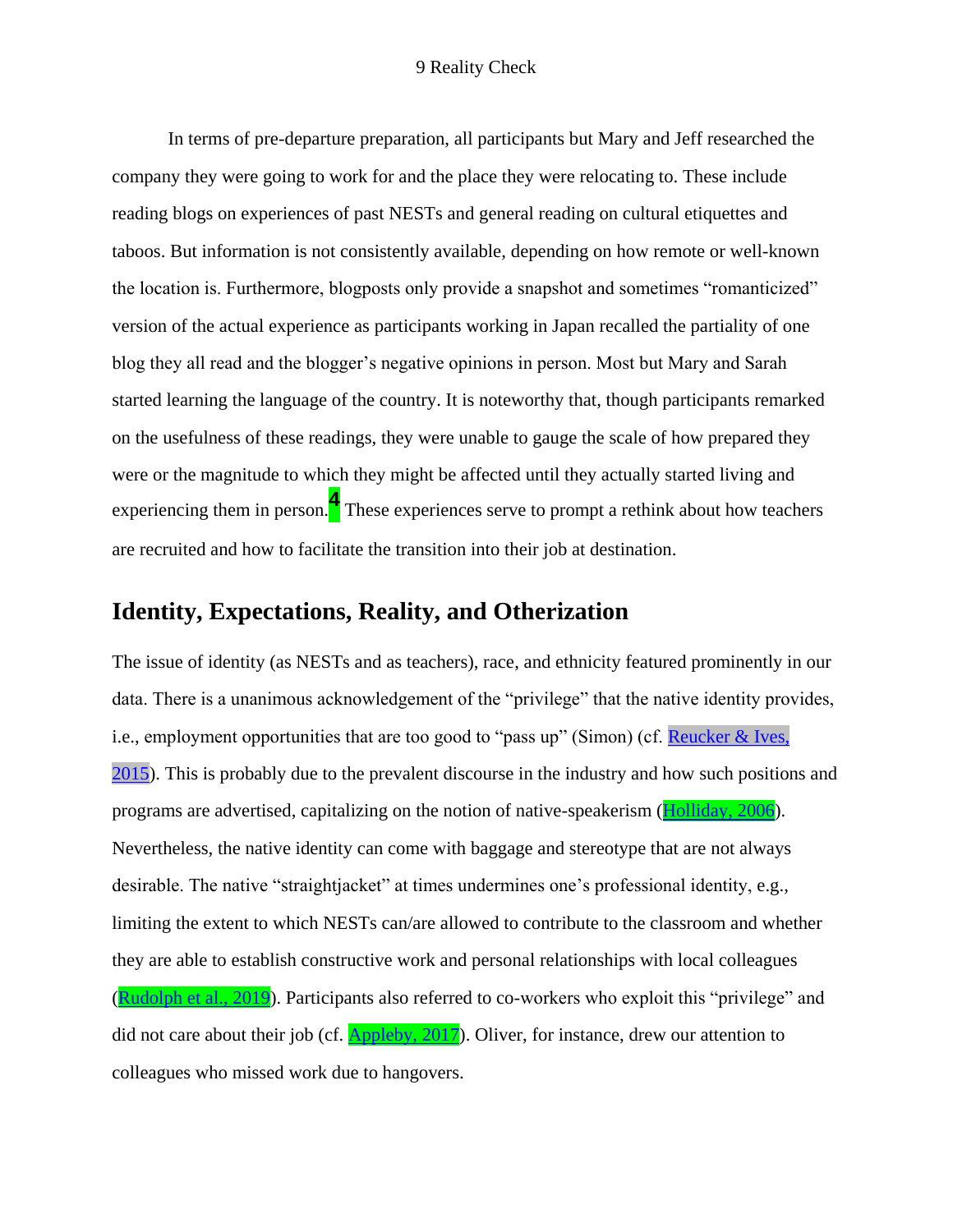Derogative terms were used by various participants to describe how they are perceived and saw themselves in and around the classroom, e.g., "white monkey" (Michelle), "clown" (Thomas; Oliver), "caricature," and "glorified babysitter" (Thomas). They spoke of how they were "shuffled around" from one classroom to another to showcase their "whiteness," which some students/parents believe is what they are paying for. Michelle's experience in China exemplifies this perfectly:

I . . . really felt like this white monkey at that school. They didn't want me to teach anything. Really, they just wanted me to pop in the last 10 minutes of lessons and just talk with the kids and be stupid. . . . Like, come on, guys, I have a master's degree I would like to teach and like, learn something about teaching. . . . [They asked her to fall off a chair] They showed me a video of like, a foreign guy, like just joking and falling off the chair and the kids laughing and I was like, I can't do that, sorry.

(Michelle)

As Michelle's quote demonstrates, the reality can be a far cry from the expectation of a teaching professional. The assigned "joker" role perhaps explains the indiscriminate employment contract that does not reward teaching qualifications (see earlier) because NESTs are not expected to be "real" teachers. Participants varied in the extent to which they could rectify such discrepancy between reality and expectation, some such as Michelle was able to move to another country/workplace where she is treated as a professional, others quit the profession altogether after their initial/ongoing struggle (e.g., Jeff, Mel, Chris). Participants were also seen as the personification of the English culture. This was often the stereotypical "fun," "animated" Westerner image portrayed in the media, summarized succinctly by Thomas:

Even watching, like, interviews on TV of like foreign, like foreigners in Japan . . . I noticed that like, even if, like the people would be really relaxed and answering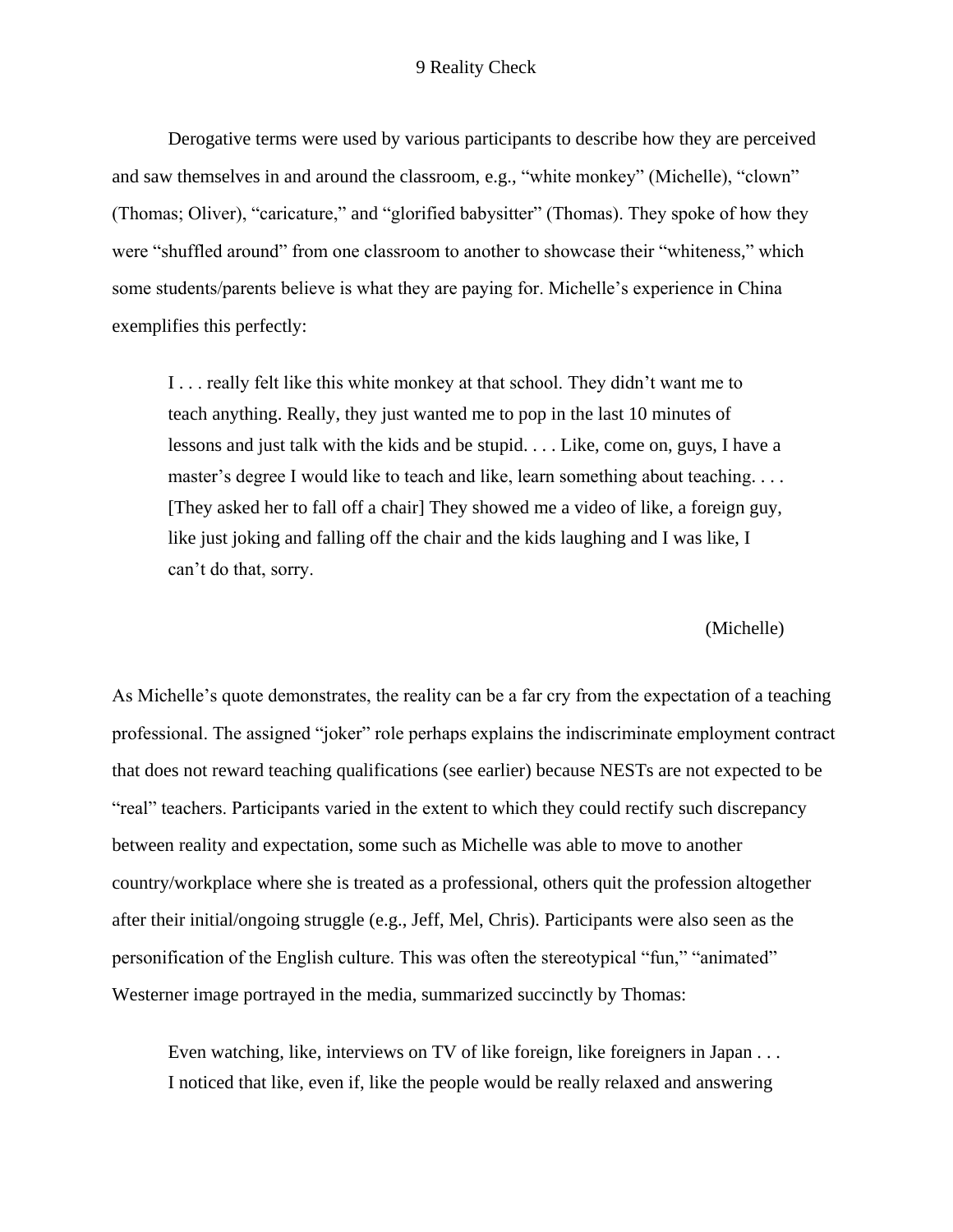#### 9 Reality Check

the questions in a very like, dignified and like chill manner, the subtitles and the like, the overdub is always like, a lot more bombastic and um just over the top. . . . I feel like . . . there's two types of shoes, Japanese shoes and clown shoes.

(Thomas)

As a result of such stereotyping, participants did not feel that they were taken seriously and struggled to establish the authority and identity as a teaching professional (cf. [Lowe &](file:///C:/Users/rtang/AppData/Local/Temp/Temp1_Yazan%2015032-3468%20for%20Copyediting%20(1).zip/Yazan%2015032-3468%20for%20Copyediting/15032-3468-FullBook.docx%23Ref_370_FILE150323468009)  [Kiczkowiak, 2016\)](file:///C:/Users/rtang/AppData/Local/Temp/Temp1_Yazan%2015032-3468%20for%20Copyediting%20(1).zip/Yazan%2015032-3468%20for%20Copyediting/15032-3468-FullBook.docx%23Ref_370_FILE150323468009). This was often compounded by the top-down approach that individual companies prescribe, allowing little room for teachers' real engagement. Participants saw themselves as "human tape recorders" delivering the same script repeatedly which also undermined their teacher efficacy. Nevertheless, the polar opposite had also happened where participants had to come up with their own lesson plans and materials with little or no guidance or support (Simon, Oliver, Michelle).

Furthermore, though not universally true, in some cases when participants did not "fit" the "imagined" NEST image, often white (cf. **Brutt-Griffler & Samimy, 2001; [Kubota & McKay,](file:///C:/Users/rtang/AppData/Local/Temp/Temp1_Yazan%2015032-3468%20for%20Copyediting%20(1).zip/Yazan%2015032-3468%20for%20Copyediting/15032-3468-FullBook.docx%23Ref_368_FILE150323468009)** [2009\)](file:///C:/Users/rtang/AppData/Local/Temp/Temp1_Yazan%2015032-3468%20for%20Copyediting%20(1).zip/Yazan%2015032-3468%20for%20Copyediting/15032-3468-FullBook.docx%23Ref_368_FILE150323468009), students/parents would complain as Oliver illustrated:

In Vietnam, actually, where, I worked with several colleagues who were Asian . . . but they were not Vietnamese by birth. So they were, one's from New Zealand, one's from California, and often they will get complaints. "No, we don't want that one, like we pay for the foreigner".... There was this prestige and in Thailand as well, I think.

(Oliver)

This discriminatory practice/ideology is deeply rooted in the problematic NESTs/Non-NESTs dichotomy discussed. Unfortunately, its effect is felt even outside the classroom; Tim's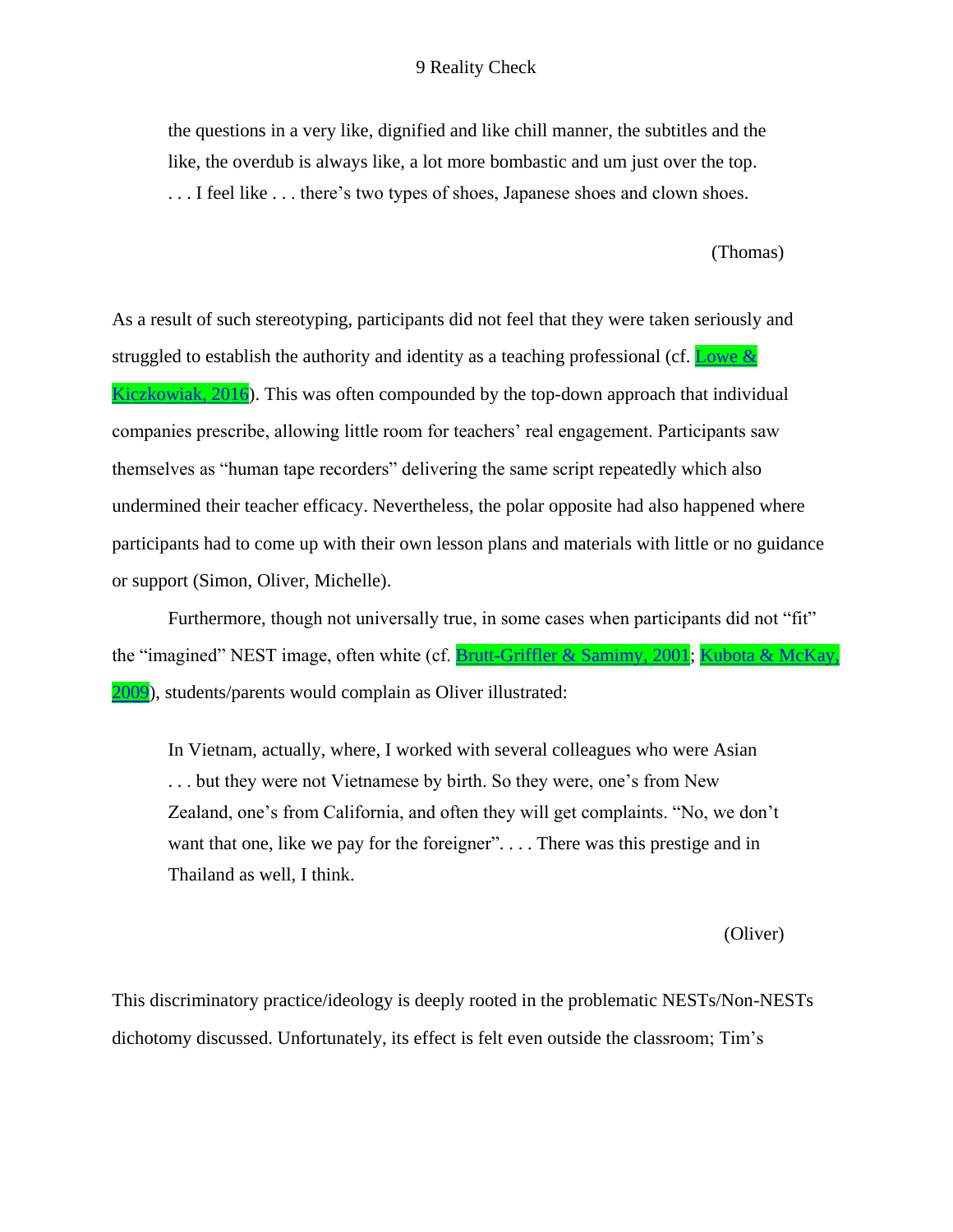experience of being in a meeting with colleagues alongside Caucasian NESTs without being addressed or even looked at once is a case in point.

Interviewees also commented on how their "foreign-ness" are often foregrounded (Thomas, Michelle, Oliver) as if this legitimizes their presence and concurrently gives the companies/schools some "currencies."

As an English teacher . . . there's this expectation to just, you know, really sell how different you are, and really exemplify how, you know, how foreign you are . . . in everything that you do . . . at least I feel like, I've been expected to create this opportunity, where it's like, "ha oh my gosh, that's just so different from how we do things". And you know, it's just evoking those responses all day, every day, when it's just like . . . Okay, I'm just washing my hands, people, nothing to see here.

#### (Thomas)

Employers' and students' expectation of NESTs to "perform" their foreignness is essentially an act of otherization, which creates barriers for NESTs to fit in or become accepted as "real teachers." Although some participants did not necessarily frame this in a negative light, their subsequent elaborations revealed internal conflicts and uneasiness about such episodes.

To elaborate on the connotation associated with the native identity, participants detailed being stereotyped as "another white guy who comes for the party and women" (Oliver). Although as alluded to earlier, there are indeed those who do not care about teaching nor students, our participants are unhappy being immediately boxed together with them. Even when extreme stereotypes were not apparent, participants were received with skepticism, as they were perceived as inexperienced and perhaps incompetent teachers who have no business in the classroom (Sarah). Similar to teachers in **Shi (2017)**, participants felt judged before they were given a chance to prove themselves and demonstrate their dedication. We should add that some participants managed to establish a good rapport with their local colleagues and gained their trust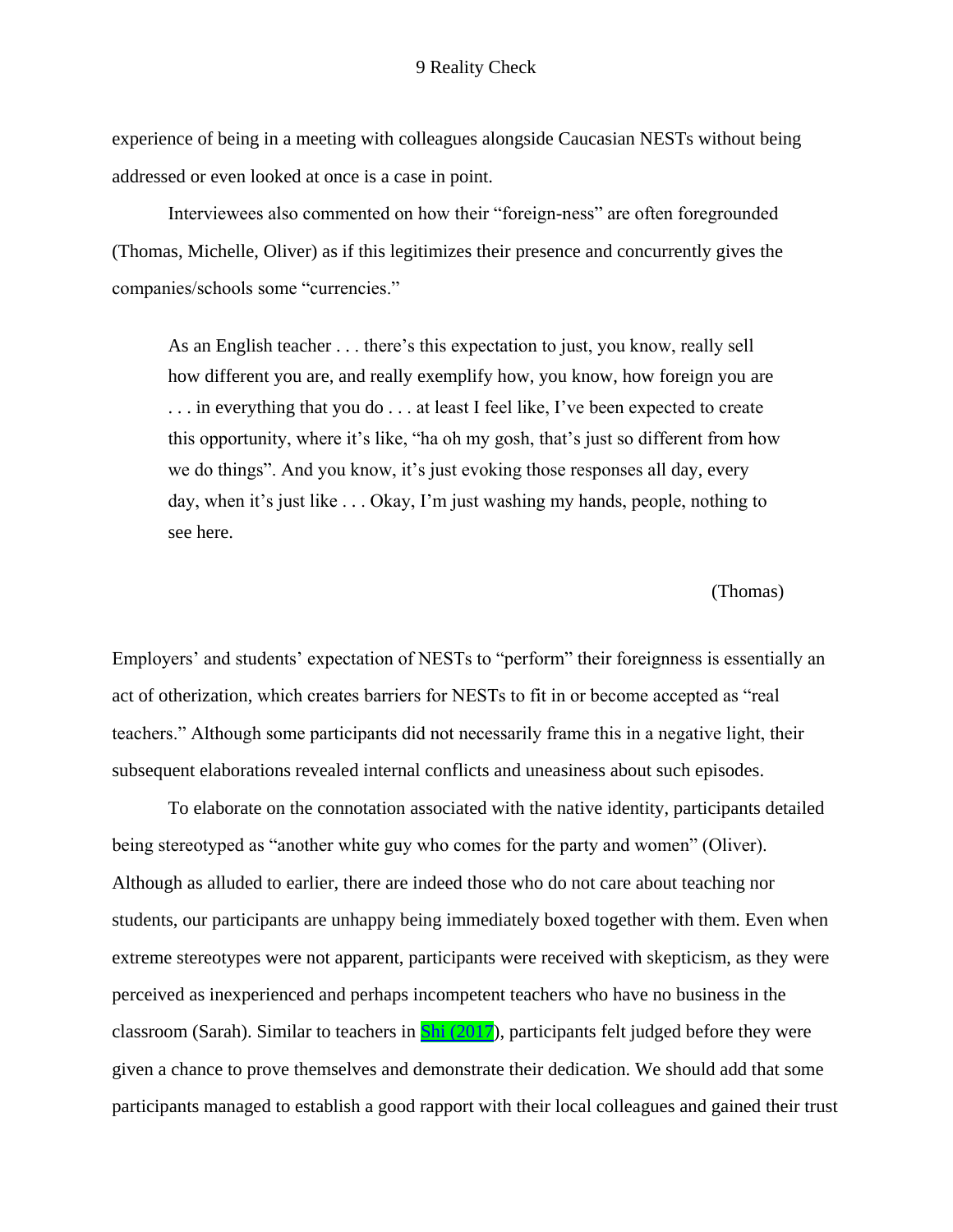and recognition after serving multiple contracts (Simon, Michelle, Oliver, Jeff, Mel). The flipside of this is that they became "disliked" by NESTs who were not trying (as hard) (cf. **Trent,** [2017\)](file:///C:/Users/rtang/AppData/Local/Temp/Temp1_Yazan%2015032-3468%20for%20Copyediting%20(1).zip/Yazan%2015032-3468%20for%20Copyediting/15032-3468-FullBook.docx%23Ref_385_FILE150323468009).

Moreover, participants (Jeff, Thomas, Oliver, Michelle) did not feel valued by the hiring company. They characterized themselves as "disposable" and "replaceable" and the business as a "revolving door" (Simon, Thomas) limiting their voice, the development of teacher self-efficacy and identity, as Sarah's sharing illustrates:

You're very much just a cog in the system. Um, you're not, you're nothing special, really. . . . So it's very much, "this is what we want you to teach, go teach it, don't try and do anything different to it, just leave it the way it is, and teach that". So in terms of having creative license, you didn't really have that.

(Sarah)

As seen through this quote, participants were frustrated by the mold imposed on them, they therefore felt demoralized/disenfranchised, struggled to achieve teacher self-efficacy, and found it challenging to develop or negotiate a professional identity beyond that of a "recorder." In another shocking extreme where the ELT business is sensualized, teachers are "valued" for rather sinister reasons. Oliver's sharing about how programs are sold made very uncomfortable reading:

It was pretty well known that they would sell, sell it on, "if you sign up for this school, maybe you will meet a husband, or maybe you will meet uh one of the teachers," you know, and we actually had problems there with a few kind of stalker-ish students who were obsessed with certain teachers . . . one of the feedbacks I got was like, the students said you were very handsome. This was a feedback from my direct head-teacher there, it's like, this is not feedback on a lesson.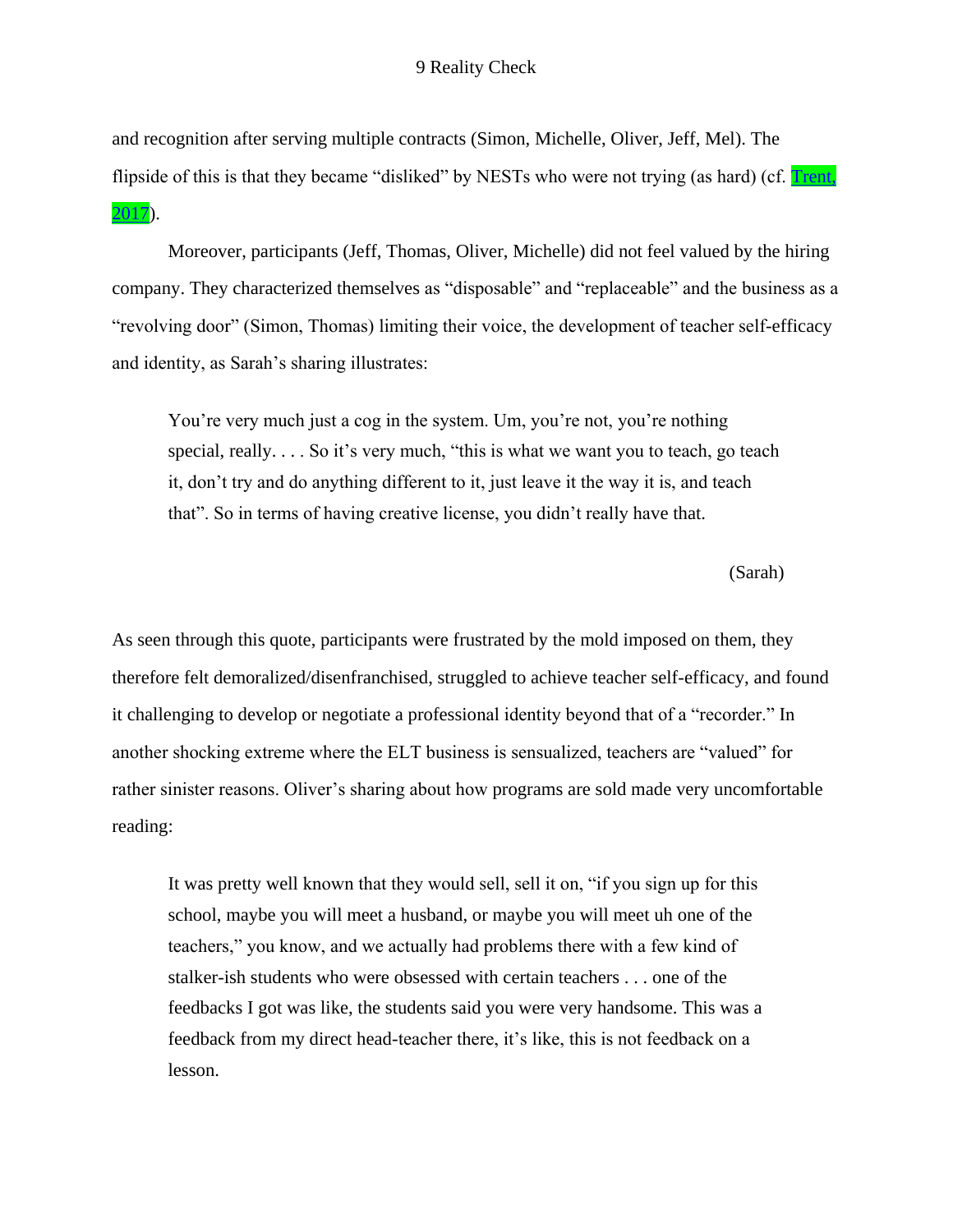(Oliver)

This quote highlights the troubling reality whereby NESTs were not treated as teachers but rather objectified assets that attract business. Admittedly, the notion of "white charisma man" is utilized by some to gain employment  $(Appleby, 2017)$  $(Appleby, 2017)$ ; see also **Rudolph et al., 2015**), but for those like Oliver who indeed wish to develop as a teacher, being sensualized is blatantly at odds with their expectation.

Beyond the confines of the classroom, identity and physical appearance played a part in shaping experience as well. All participants experienced people staring at or taking pictures of them; some had been asked to share their phone numbers. Simon recounts an episode when a boy stroked his hair and touched his arm six years ago:

Um, well, yeah, the fact that I can still remember that. I remember where I was . . . and all the surrounding you know, issues around that, I guess, is testament to that kind of experience, because I'd never had that before. You know, I, I'm blonde haired, white male, and in England that's, that's nothing particularly out of the ordinary, in Thailand. . . . I regularly get . . . stared at walking down the street, um approached by strangers. And, and on that occasion, you know, an inquisitive little boy wanted to, to feel what blonde hair felt like I guess, and touch what a white person felt like.

(Simon)

Some enjoyed being "the talk of the town" and "almost a local celebrity" initially (Simon). But over time, the novelty ran out, similar events became unwanted attention prohibiting them from leading a normal life. Interviewees also expressed difficulty in making real friends as some befriended them only to practice English. On reflection, though some participants seemed to embrace being foreign (e.g., Mary, Thomas), their narratives sometimes contradict the surface framing of their experience, in a sense similar to how participants "tell the easier-to-tell stories"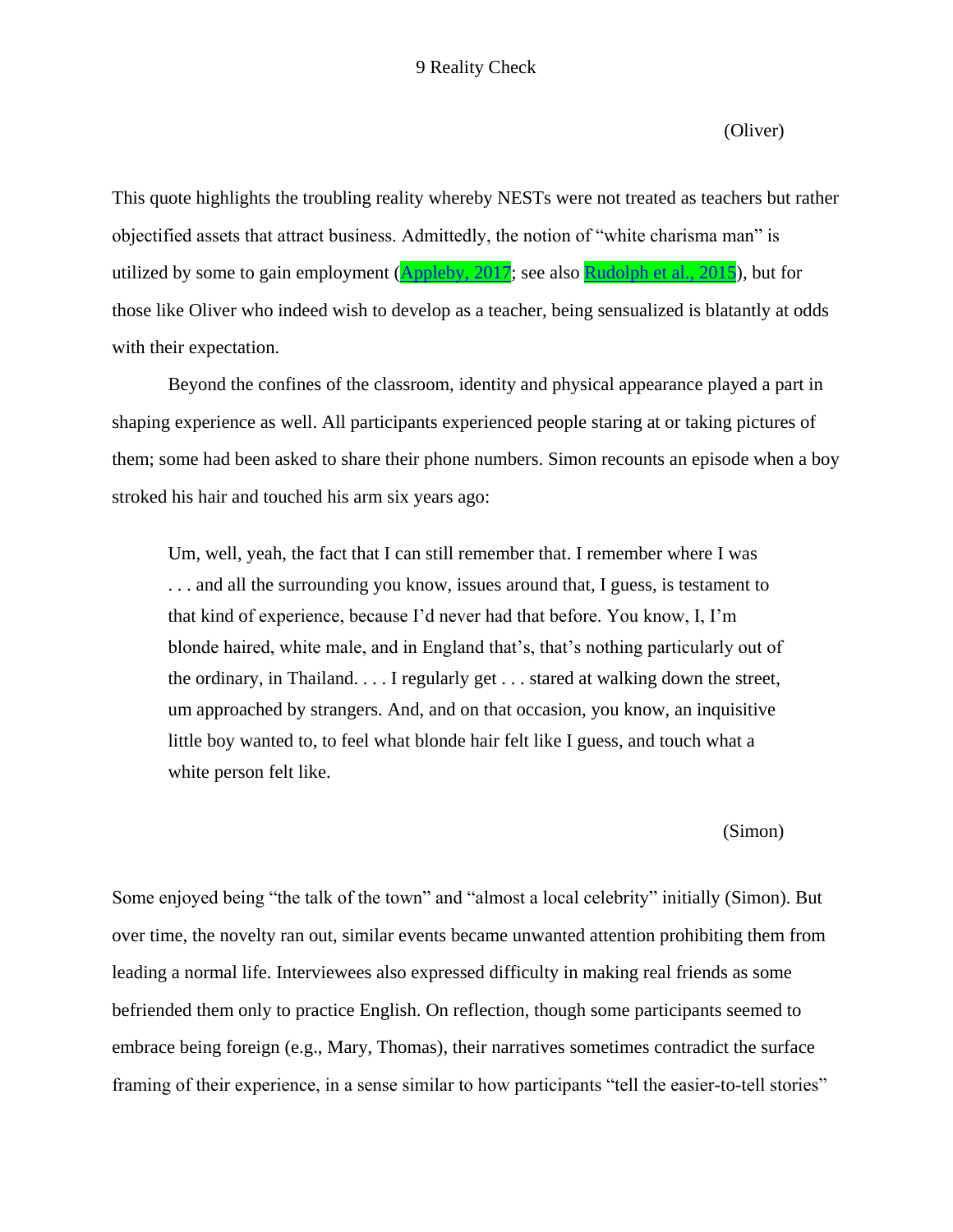in [Schaefer et al. \(2014\)](file:///C:/Users/rtang/AppData/Local/Temp/Temp1_Yazan%2015032-3468%20for%20Copyediting%20(1).zip/Yazan%2015032-3468%20for%20Copyediting/15032-3468-FullBook.docx%23Ref_381_FILE150323468009). These underscore the complexity of life outside the classroom and the internal conflicts participants experienced.**<sup>5</sup>**

#### **Support and Pastoral Care**

We alluded to the inconsistent on-the-job support earlier. But what is more worrying is the haphazard approach to the support offered outside the classroom and the lack of transparency in handling real life contingencies. Participants working for the same company received drastically different treatment; Mary described being well supported by the company when she had chickenpox. On the other hand, Mel, who worked for the same company, though at a different locale, lamented the lack of transparency and information when she was hit by a car. We included almost the entire excerpt to underline the alarming state of affairs:

Like I got hit by a car while cycling to work one day, yeah, that was fun.  $\dots$  And no one told me that the insurance for the person who hit me was paying for my days off. I thought the days I was taking off for work were coming out of my paid holidays, which I only had five, and at the time, I only had three leftover. And so I thought I had to go back to work. . . . And they COMPANY never told me this, which was ridiculous. They basically tried to push me to go back to work sooner than I should have. I spent an entire month not being to stand or sit properly because of it. Like I didn't, my neck still has problems. . . . And it was ridiculous, honestly. Um like in this scenario, they're like "we're training you how to do it so that you respond to the scenario and do this specific way." But all of it fell apart because it was slightly too early for the, for the people who work in the office to answer morning call. So they didn't get it. I called my branch manager, he didn't answer his phone, I had called the Board of Education. . . . So literally at one point I was sitting there. Ha like after being hit by this car. Um I had like literally a group of eight people . . . like no one telling me at all what was going on whatsoever. Like, I was also like, having been raised in America, getting into an ambulance costs you a minimum of \$100. And so I didn't take an ambulance to the, like the hospital. . . . No one told me it would be free. Um, so when we ended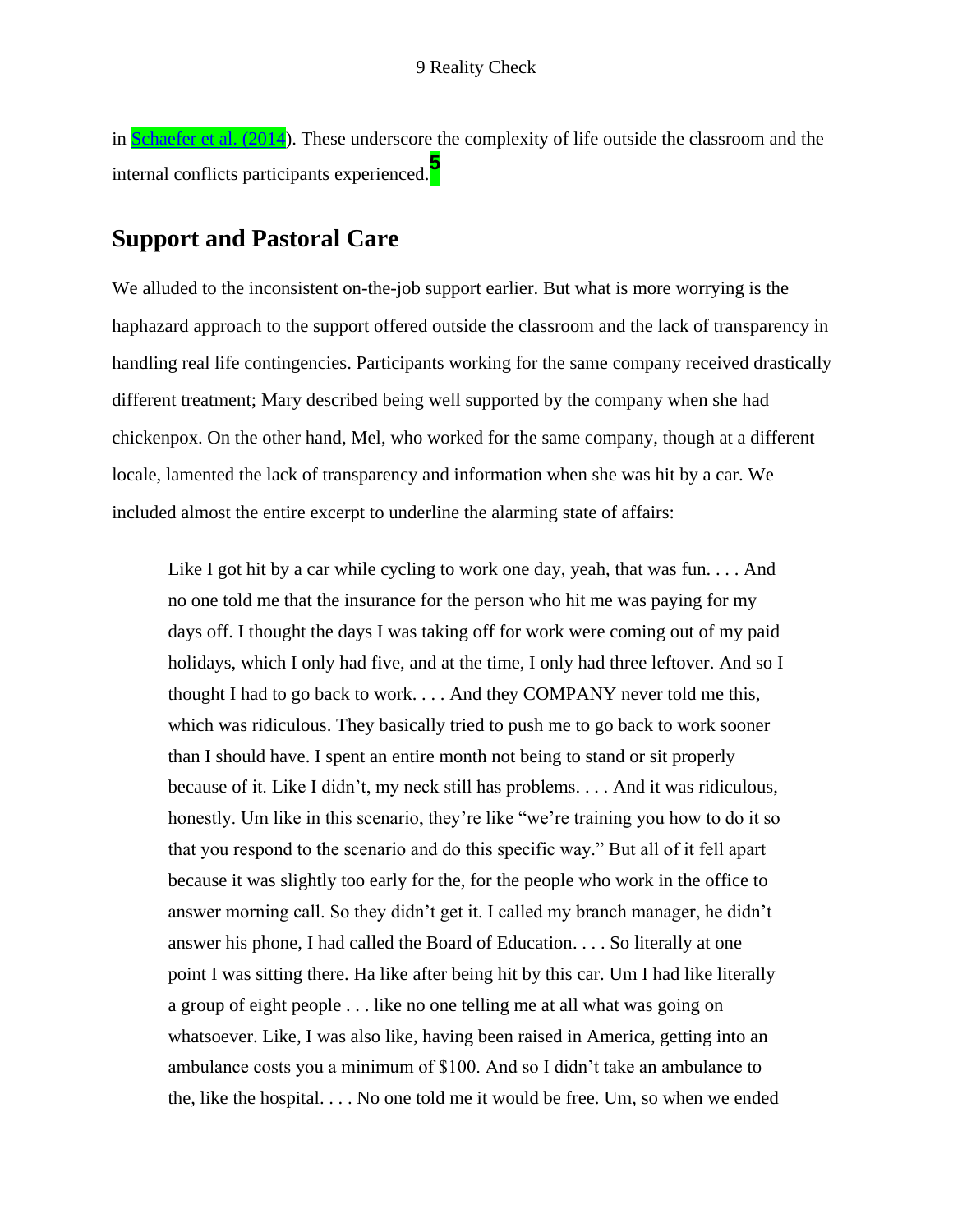#### 9 Reality Check

up getting to a hospital, I had to wait for almost eight hours or was it like five and a half hours until I finally got seen. . . . I could have had like internal bleeding. And no one would have known because I had to wait in the queue. But if I showed up with an ambulance, like I would have been seen more early, honestly. And because I had been hit by a car all my muscles tense so I had this terrible migraine. So of course in my mind, aw I got like bleeding in my brain, which was fun. Thankfully, that didn't happen. I was really lucky in this situation, I didn't break anything. . . . Um, but like it's like, it's literally epitome of showing how little support you have because my company literally didn't want me to take days off to get better because then it fucks with their reputation.

(Mel)

This event epitomizes how shambolic the support structure can be. Despite the company drilling the message that employees should contact them when encountering problems, in actuality the message is nothing more than an empty slogan and a "disclaimer." The company's priority was never on the welfare of their employees but their own reputation. They withheld information from Mel which would have allowed her more time to recuperate, and instead they "tricked" her into going back to work almost immediately. Interestingly, Mary had not contacted the company even once after the chickenpox incident because it was too troublesome to go through the paperwork. Tales of going to work sick are common, participants did not feel that the company really cared about their wellbeing and would rather go to work sick than deal with the company (Thomas, Jeff).

In a different context, Oliver discussed how no one knew how to deal with colleagues who passed away under mysterious and questionable circumstances. No support or counseling was provided to either teachers or students. On one occasion, the company was so disorganized that they simply smuggled the children of the deceased teacher out of the country. It is worth mentioning that these are big and well-known companies; one hires hundreds of teachers each year, the other has a formal accreditation from one of the most recognized education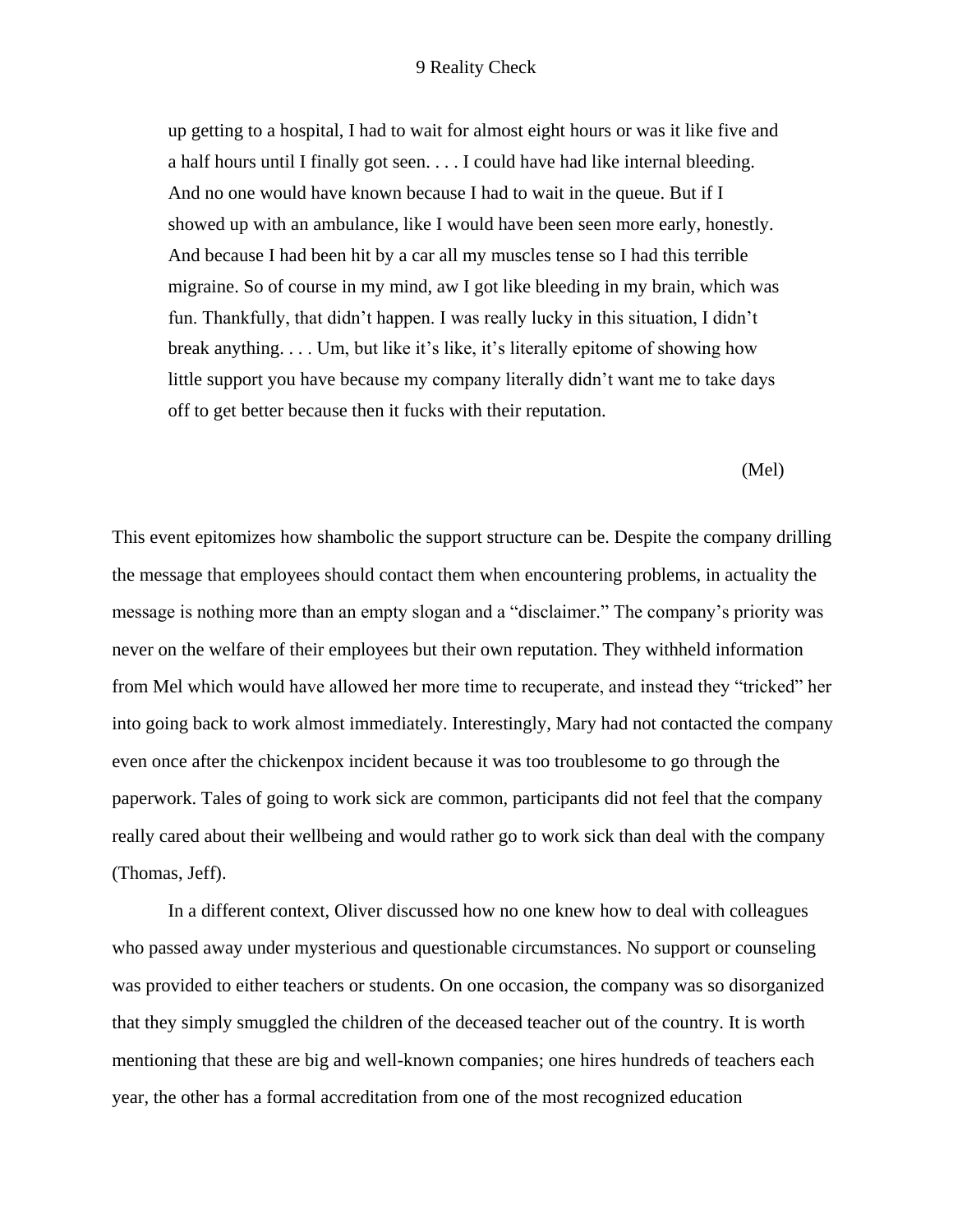organizations in the ELT field. All of these call for an urgent overhaul of the support provided to NESTs overseas where they can be vulnerable because of the vast difference in how emergencies are handled.

# **Conclusion**

Through the previous exploration, it is clear that identity is at work inside and outside the classroom. Despite the continued professionalization of the ELT profession, opportunities still exist for minimally qualified teachers to join. Unlike other education settings where a postgraduate certificate in education (PGCE) or similar qualification is a pre-requisite, NESTs are able to attain employment with little or no formal qualification and training. Yet, it is oversimplistic to think that the native identity is all door-opening. In fact, trainees in a PGCE program would have received better on-the-job support at least during their placement. In contrast, the availability and appropriateness of on-the-job support for our participants is best characterized as "hit-and-miss." We have also uncovered the struggles they encountered due to the baggage of being a NEST, e.g., their lack of agency in the classroom and the difficulty in developing/negotiating a professional identity in line with their expectations.

We also revealed a glaring lack of support for teachers especially around and outside the workplace with harassing behaviour, exploitative practice normalized, and life-changing incidents swept aside—as if the price to pay for "easy employment" is to endure the shambolic support infrastructure. We belabored the need to understand the out-of-classroom experiences because teachers do not exist in a social vacuum; ethnic and professional identities interact in complex ways to shape their experience both inside and outside the classroom. Unfortunately, our data show that there is a need for the ELT industry to scrutinize its practices. We fear that NESTs are lured into the profession without understanding fully what they are signing up for. We have a duty of care to people who wish to pursue a teaching career; it is therefore crucial to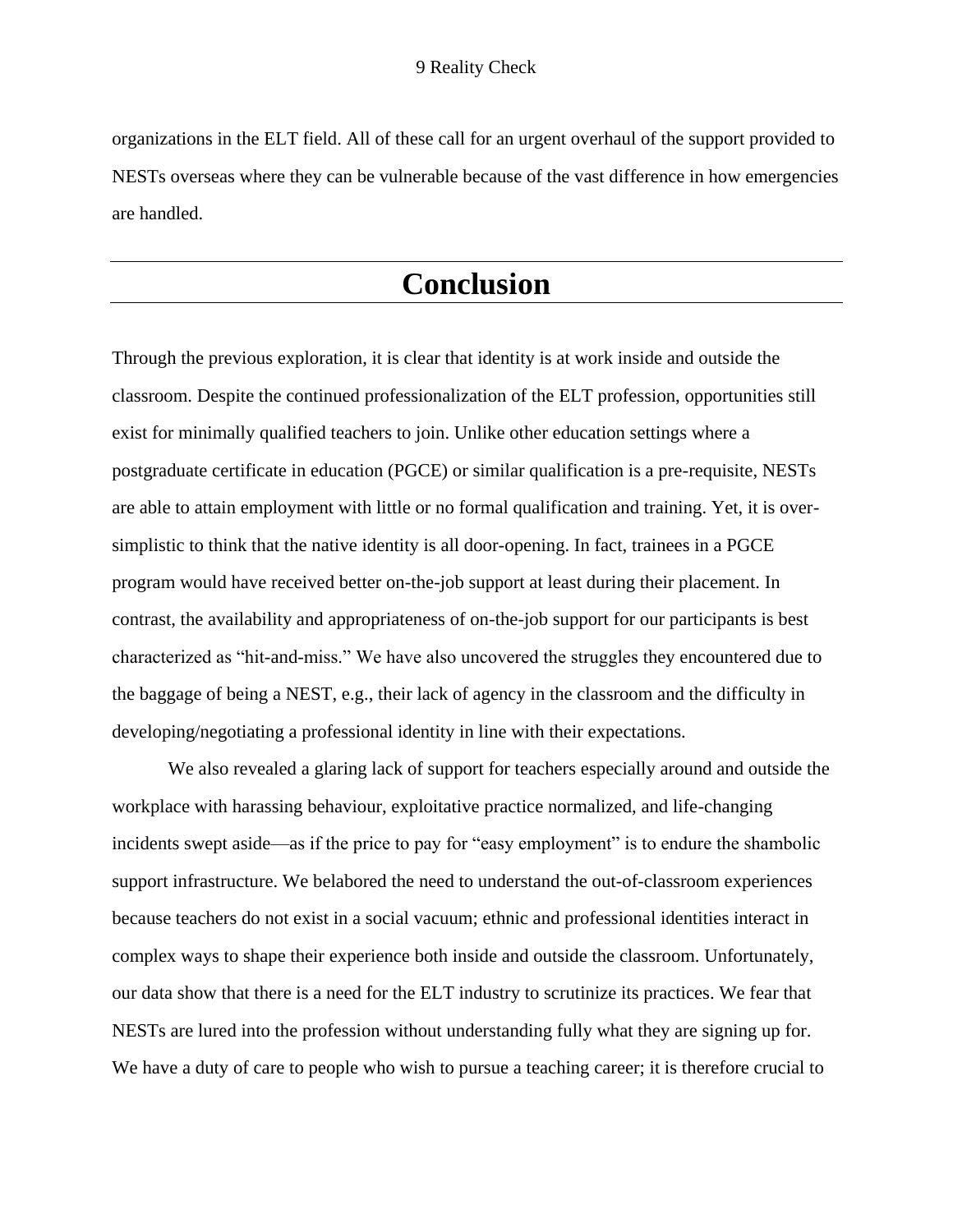enhance preservice and in-service support, including for those who are working and living away from the comfort and safety of home.

## **Acknowledgments**

We thank our participants for taking part in the study. Gratitude goes to the editors for their comments and help through the production of this chapter, as well as to Graham Hall and Billy Clark for their input.

# **Notes**

# **References**

- Amin, N. (1997). Race and identity of the nonnative ESL teacher. *TESOL Quarterly*, *31*(3), 58– 583.
- Appleby, R. (2017). Dealing with controversial findings. In J. McKinley & H. Rose (Eds.), *Doing research in applied linguistics: Realities, dilemmas, and solutions* (pp. 203–213). London, England: Routledge.
- Brannan, D., & Bleistein, T. (2012). Novice ESOL teachers' perceptions of social support networks. *TESOL Quarterly*, *46*(3), 519–554.

British Council. (2013). *The English effect*. London, England: British Council.

- Brutt-Griffler, J., & Samimy, K. K. (2001). Transcending the nativeness paradigm. *World Englishes*, *20*(1), 99–106.
- Burns, A., & Richards, J. C. (Eds.). (2009). *The Cambridge guide to second language teacher education*. Cambridge, England: Cambridge University Press.
- Carter, R., & Nunan, D. (2001). *The Cambridge guide to teaching English to speakers of other languages*. Cambridge, England: Cambridge University Press.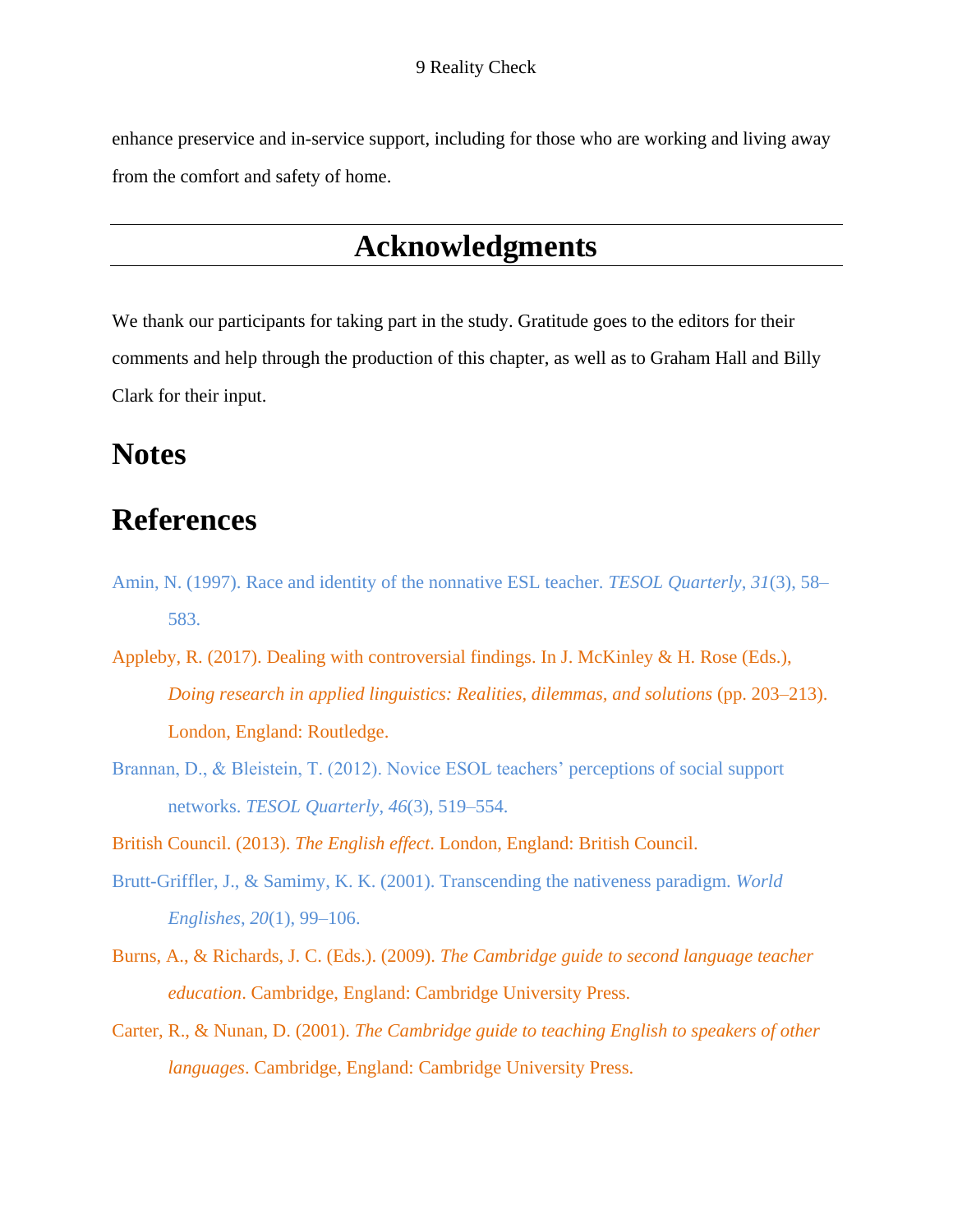- Chaplain, R. P. (2008). Stress and psychological distress among trainee secondary teachers in England. *Education Psychology*, *28*(2), 195–209.
- De Costa, P. I., & Norton, B. (2017). Introduction: Identity, transdisciplinarity, and the good language teacher. *The Modern Language Journal*, *101*(s1), 3–14.
- Faez, F. (2011). Reconceptualizing the native/non-native speaker dichotomy. *Journal of Language, Identity & Education*, *10*(4), 231–249.
- Faez, F., & Valeo, A. (2012). TESOL teacher education: Novice teachers' perception of their preparedness and efficacy in the classroom. *TESOL Quarterly*, *46*(3), 450–471.
- Farrell, T. S. C. (2008). Critical incidents in ELT initial teacher training. *ELT Journal*, *62*(1), 3– 10.
- Farrell, T. S. C. (2012). Novice-service language teacher development: Bridging the gap between preservice and in-service education and development. *TESOL Quarterly*, *46*(3), 435–449.
- Farrell, T. S. C. (2016). Surviving the transition shock in the first year of teaching through reflective practice. *System*, *61*, 12–19.
- Farrell, T. S. C. (2019). "My training has failed me": Inconvenient truths about second language teacher education (SLTE). *TESL-EJ*, *22*(4), 1–16.
- Freeman, D., & Johnson, K. E. (1998). Reconceptualizing the knowledge-base of language teacher education. *TESOL Quarterly*, *32*(3), 397–417.
- Govardhan, A., Nayar, B., & Sheorey, R. (1999). Do U.S. MATESOL programs prepare students to teach abroad? *TESOL Quarterly, 33*(1), 114-125.
- Hagger, H., Mutton, T., & Burn, K. (2011). Surprising but not shocking: The reality of the first year of teaching. *Cambridge Journal of Education*, *41*(4), 387–405.
- Hall, G. (2017). *Exploring English language teaching: Language in action* (2nd ed.). London, England: Routledge.
- Hallwood, J. (2011). Gap year options: Working as a TEFL teacher. *The Guardian*. Retrieved from www.theguardian.com/careers/careers-blog/tefl-gap-year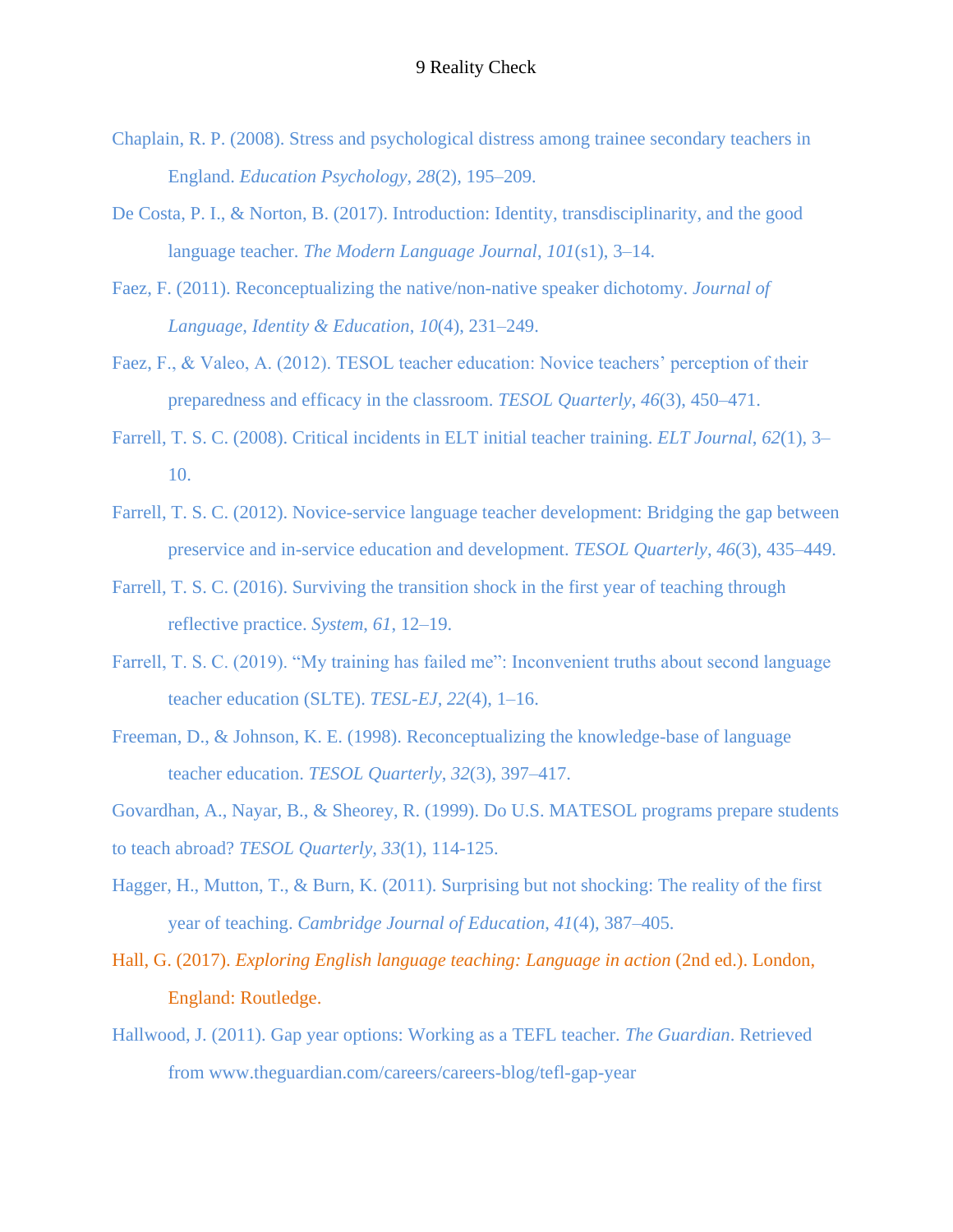Hennebry-Leung, M., Gayton, A., Hu, A. M., & Chen, X. H. (in press). Transitioning from master's studies to the classroom: From theory to practice. *TESOL Quarterly*. https://doi.org/10.1002/tesq.505

Holliday, A. (2006). Nativespeakerism. *ELT Journal*, *60*(4), 385–387.

- Houghton, S. A., & Rivers, D. J. (Eds.). (2013). *Native-speakerism in Japan: Intergroup dynamics in foreign language education*. Bristol, UK: Multilingual Matters.
- Johnson, K. R., Harrold, L. M., Cochran, J. D., Brannan, D., & Bleistein, T. (2014). An examination of the first years: Novice ESOL teachers' experiences with loneliness and stress. *Pure Insights*, *3*, 1–10.
- [Kubanyiova,](file:///C:/Users/rtang/AppData/Local/Temp/Temp1_Yazan%2015032-3468%20for%20Copyediting%20(1).zip/Yazan%2015032-3468%20for%20Copyediting/15032-3468-Ref%20Mismatch%20Report.docx%23LStERROR_33) M. (2020). Language teacher education in the age of ambiguity Educating responsive meaning makes in the world. *Language Teaching Research*, *24*(1), 49–59.
- Kubota, R., & McKay, S. (2009). Globalization and language learning in rural Japan: The role of English in the local linguistic ecology. *TESOL Quarterly*, *43*(4), 593–619.
- Leung, C. (2009). Second language teacher professionalism. In A. Burns & J. C. Richards (Eds.), *The Cambridge guide to second language teacher education* (pp. 49–58). Cambridge: Cambridge University Press.
- Lowe, R. J., & Kiczkowiak, M. (2016). Native-speakerism and the complexity of personal experience: A duoethnographic study. *Cogent Education*, *3*(1), 1–16. doi:10.1080/2331186X.2016.1264171
- Mann, S. (2005). The language teacher's development. *Language Teaching*, *38*(3), 103–118.
- Marr, T., & English, F. (2019). *Rethinking TESOL in diverse global settings: The language and the teacher in a time of change*. London, England: Bloomsbury.
- McInerney, D. M., Korpershoek, H., Wang, H., & Morin, A. J. S. (2018). Teachers' occupational attributes and their psychological wellbeing, job satisfaction, occupational self-concept and quitting intentions. *Teaching and Teacher Education*, *71*, 145–158.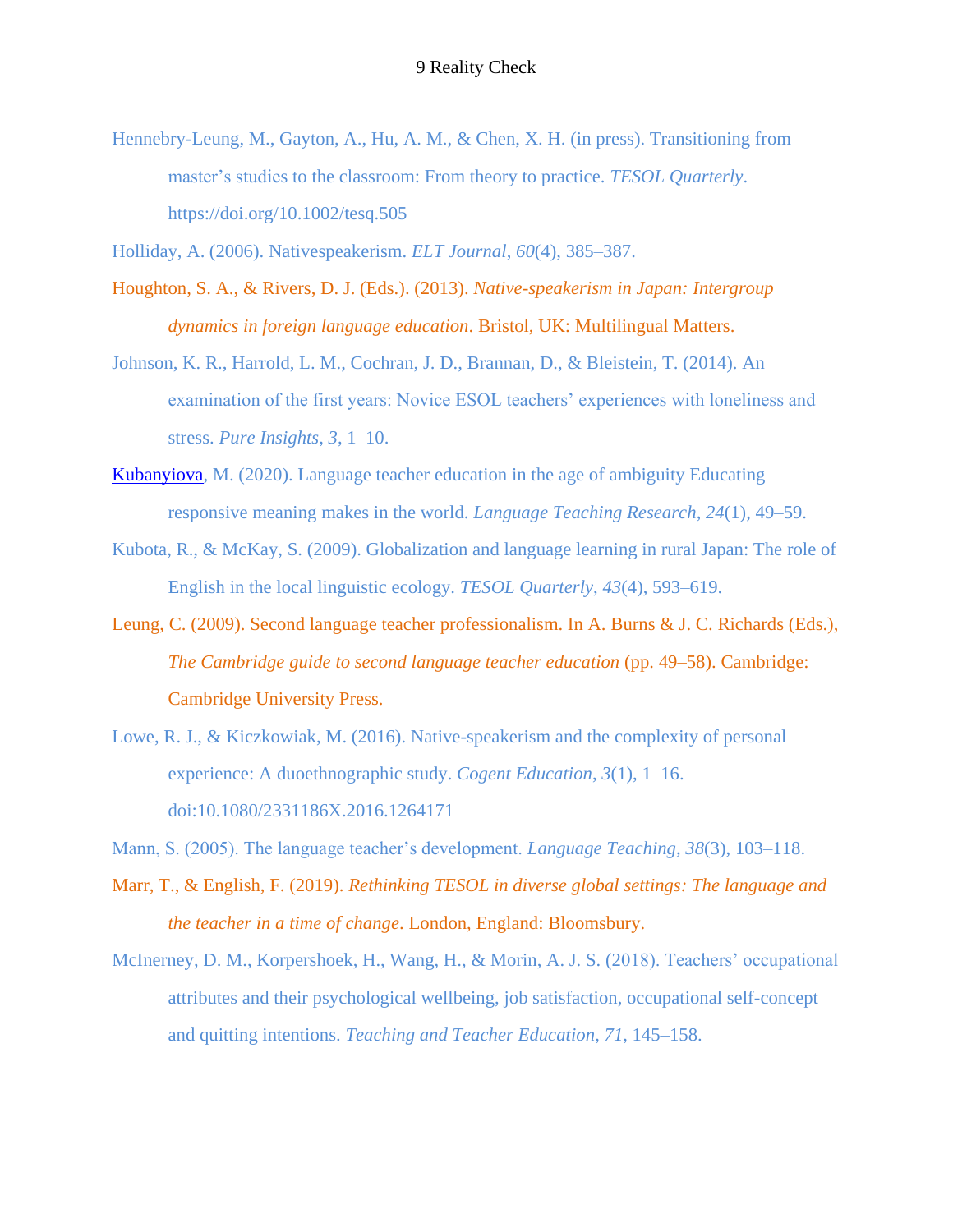- Park, G. (2012). "I am never afraid of being recognized as an NNES": One teacher's journey in claiming and embracing her nonnative-speaker identity. *TESOL Quarterly*, *46*(1), 127– 151.
- [Reucker,](file:///C:/Users/rtang/AppData/Local/Temp/Temp1_Yazan%2015032-3468%20for%20Copyediting%20(1).zip/Yazan%2015032-3468%20for%20Copyediting/15032-3468-Ref%20Mismatch%20Report.docx%23LStERROR_34) T., & Ives, L. (2015). White native English speakers needed: The rhetorical construction of privilege in online teacher recruitment spaces. *TESOL Quarterly*, *49*(4), 733–756.
- Richards, J. C. (2010). Competence and performance in language teaching. *RELC Journal*, *41*(2), 101–122.
- Rivers, D. J., & Ross, A. S. (2013). Idealized English teachers: The implicit influence of race in Japan. *Journal of Language, Identity & Education*, *12*(5), 321–339.
- Rudolph, N. (2018). Essentialization, idealization, and apprehensions of local language practice in the classroom. In B. Yazan & N. Rudolph (Eds.), *Criticality, teacher identity, and (in)equity in English language teaching* (pp. 275–302). Switzerland: Springer.
- Rudolph, N., Selvi, A. F., & Yazan, B. (2015). Conceptualizing and confronting inequality: Approaches within and new directions for the "NNEST movement". *Critical Inquiry in Language Studies*, *12*(1), 27–50.
- Rudolph, N., Yazan, B., & Rudolph, J. (2019). Negotiating "ares", "cans", and "shoulds" of being and teaching in English language teaching: Two teacher accounts from one Japanese university. *Asian Englishes*, *21*(1), 22–37.
- Schaefer, L., Downey, C., & Clandinin, D. (2014). Shifting from stories to live by to stories to leave by: Early career teacher attrition. *Teacher Education Quarterly*, *41*(1), 9–27.
- Shi, L. (2017). Two expatriate English instructors in China: Their experiences, and perspectives of local students and teachers. *The Canadian Modern Language Review*, *73*(1), 1–23.
- Stapleton, P., & Shao, Q. (2018). A worldwide survey of MATESOL programs in 2014: Patterns and perspectives. *Language Teaching Research*, *22*(1), 10–28.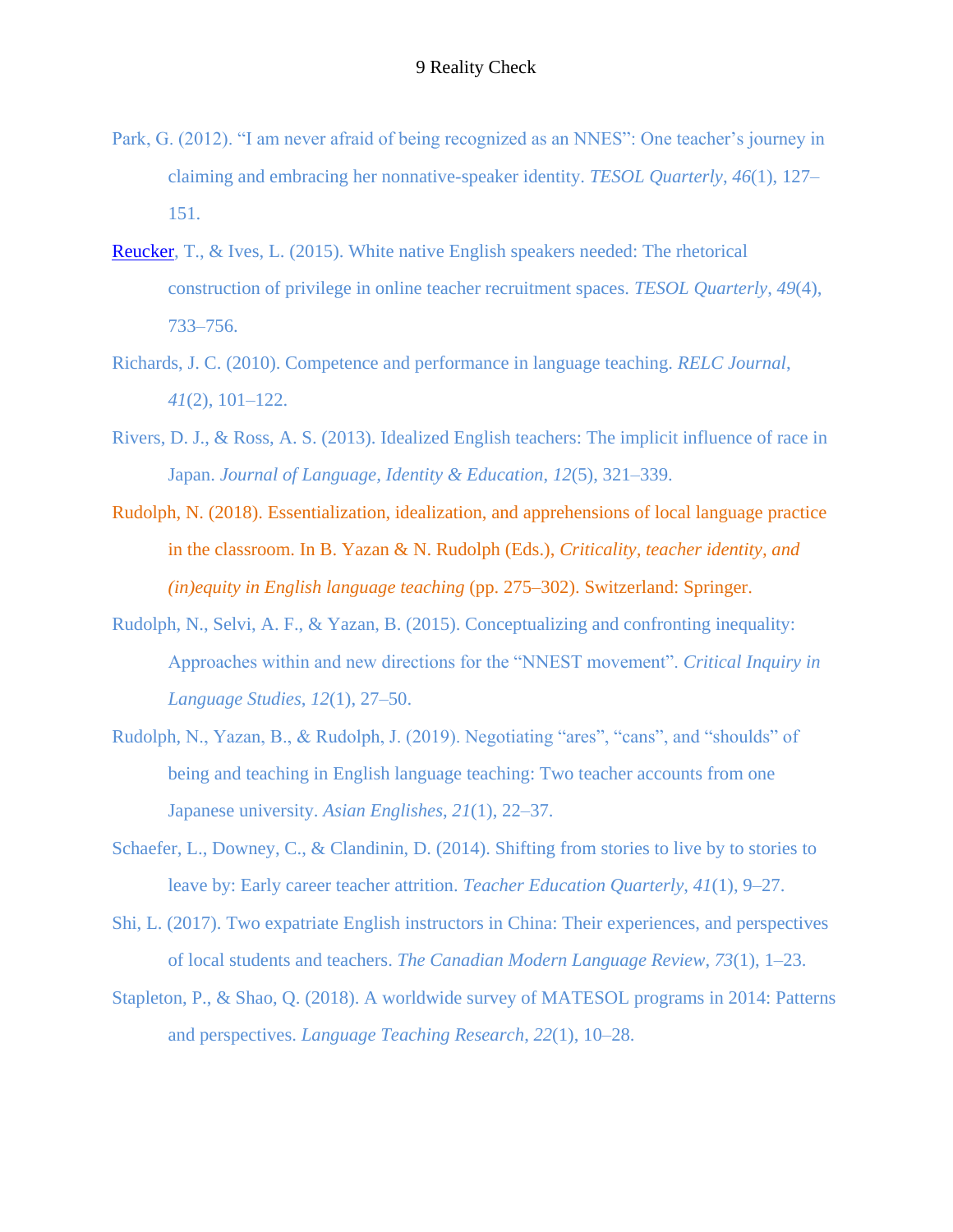- TESOL International Association. (2010). *TESOL/NCATE standards for the recognition of initial TESOL programs in P-12 ESL teacher education*. Alexandria, VA: TESOL International Association.
- Trent, J. (2017). Discourse, agency and teacher attrition: Exploring stories to leave by amongst former early career English language teachers in Hong Kong. *Research Papers in Education*, *32*(1), 84–105.
- Varghese, M., Motha, S., Park, G., Reeves, J., & Trent, J. (2016). Language teacher identity in (multi)lingual educational contexts: In this issue. *TESOL Quarterly*, *60*(3), 545–571.
- Veenman, S. (1984). Perceived problems of beginning teachers. *Review of Educational Research*, *54*(2), 143–178.
- Wright, T. (2010). Second language teacher education: Review of recent research. *Language Teaching*, *43*(3), 259–296.
- Yazan, B. (2019). Toward identity-oriented teacher education: Critical autoethnographic narrative. *TESOL Journal*, *10*(1), 1–15.
- Yazan, B., & Rudolph, N. (2018). Introduction: Apprehending identity, experience, and (in)equity through and beyond binaries. In B. Yazan & N. Rudolph (Eds.), *Criticality, teacher identity, and (in)equity in English language teaching* (pp. 1–19). Switzerland: Springer.

l

**1** We should note that the majority of English teachers are non-NEST who do not live overseas. Nonetheless, we see the need for better academic documentation of both non-NESTs' and NESTs' experiences. This chapter focuses on the latter.

**<sup>2</sup>** Due to word limitation, we excluded "reasons for choosing the profession*"* in our analyses.